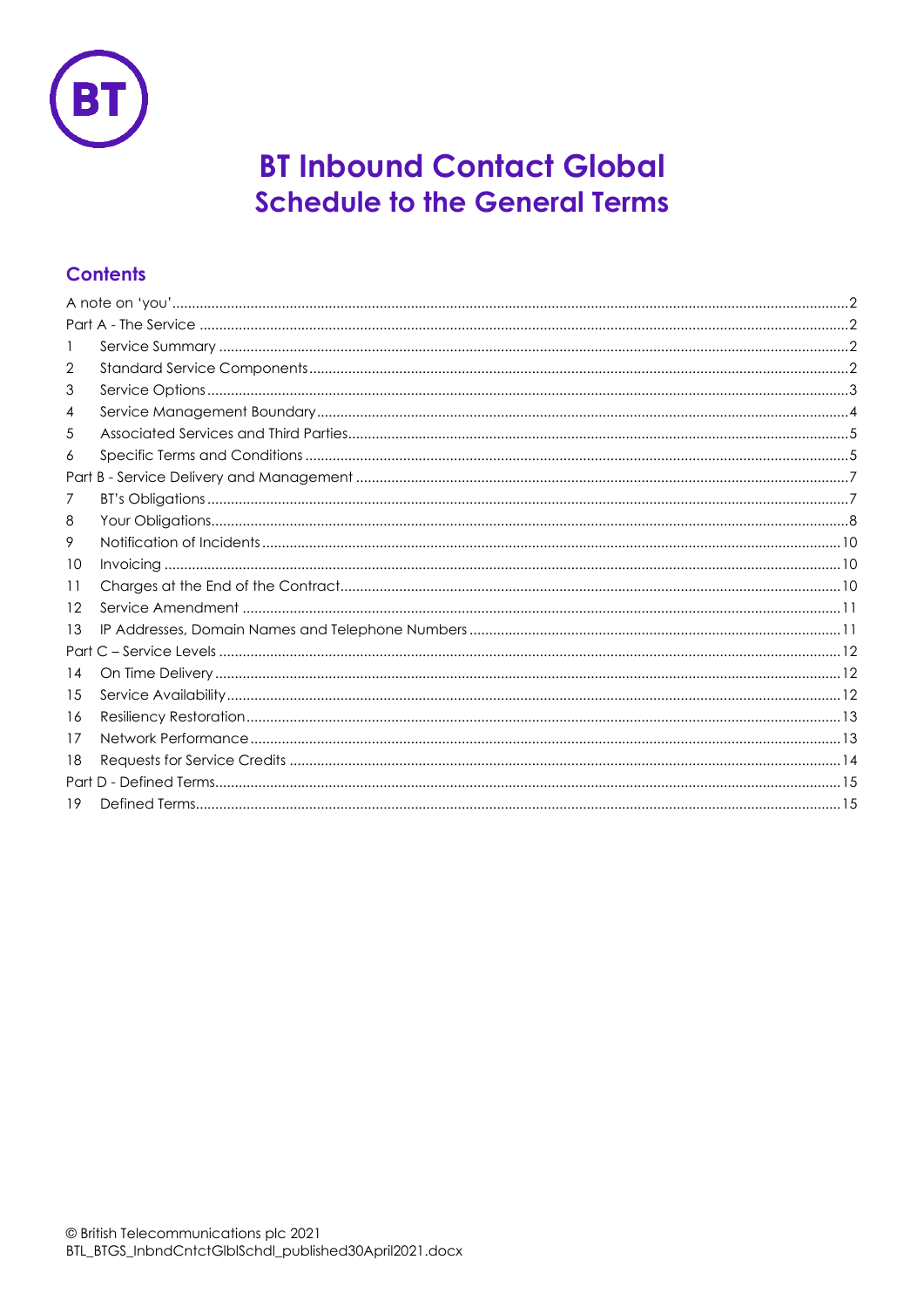

#### <span id="page-1-0"></span>**A note on 'you'**

'You' and 'your' mean the Customer.

Phrases that refer to 'either of us', 'either one of us', 'each or our', 'both of us' or 'one of us' mean one or both of BT and the Customer, whichever makes sense in the context of the sentence.

## <span id="page-1-1"></span>**Part A - The Service**

#### <span id="page-1-2"></span>**1 Service Summary**

BT will provide you with the Inbound Contact global service, comprising:

- 1.1 the Standard Service Components; and
- 1.2 any of the Service Options that are selected by you as set out in any applicable Order,

#### (the "**Service**").

- 1.3 The Service is a global Virtual Private Network service that allows telephone calls to be carried between an Inbound Node and your call centre(s). The Service has centralised intelligent routing capabilities that enable you to link call centres in different countries and provide Callers with a consistent, resilient and flexible service. The Service enables you to customise your call centre networks using different routing options and features at each Site, to create Virtual Private Networks, and to manage incoming calls.
- 1.4 The Service carries telephone calls on the BT Network between the Inbound and Outbound Nodes and from the Outbound Nodes to your Site(s) via the Delivery Method specified in the Routing Plan. BT will provide you with telephone numbers located at or delivered to an Inbound Node. Callers to these numbers will be connected to the call centre specified in the Routing Plan.

#### <span id="page-1-3"></span>**2 Standard Service Components**

BT will provide you with all of the following standard service components ("**Standard Service Components**") in accordance with the details set out in any applicable Order:

#### 2.1 **Access Line**

BT will arrange for the Site(s) to be connected to an Inbound Node on the BT Network using the type of Access Line set out in the Order, or BT's agent may do this on BT's behalf. The Access Line option(s) available at a Site may vary according to the location of the Site.

#### 2.2 **Call Screening**

The Service will screen calls according to your requirements based on:

- 2.2.1 The Caller's Service Number, if available; and
- 2.2.2 The Caller's Authorisation Codes.

#### <span id="page-1-4"></span>2.3 **Call Routing**

The Service will route calls according to your requirements based on:

- 2.3.1 Geographic Routing;
- 2.3.2 PIN Routing;
- 2.3.3 Time dependent routing, which has three features in a fixed hierarchy as follows:
	- (a) Holiday routing, which defines routing by a specific calendar day(s);
	- (b) Day of week routing, which defines routing for each day of the week; and
	- (c) Time interval routing which routes calls to different call centres based on the time of day of the incoming call;
- 2.3.4 Load balancing which distributes calls to multiple call centres based on:
	- (a) Call distribution/percentage allocation; and
	- (b) Uniform load distribution/maximum calls allowed.
	- and;
- 2.3.5 Quick menu routing and mid call announcements that route calls to pre-defined end points depending on Caller interaction.

#### 2.4 **Traffic Congestion Control**

The traffic congestion control capabilities of the Service will deliver calls using the following features:

2.4.1 Dialled Number Identification Service ("**DNIS**") that enables you to specify which digits are delivered to an Access Line for more effective management of calls. For example, ensuring that a call is answered in the correct language queue. DNIS routing will be supported on Dedicated Access Lines, however,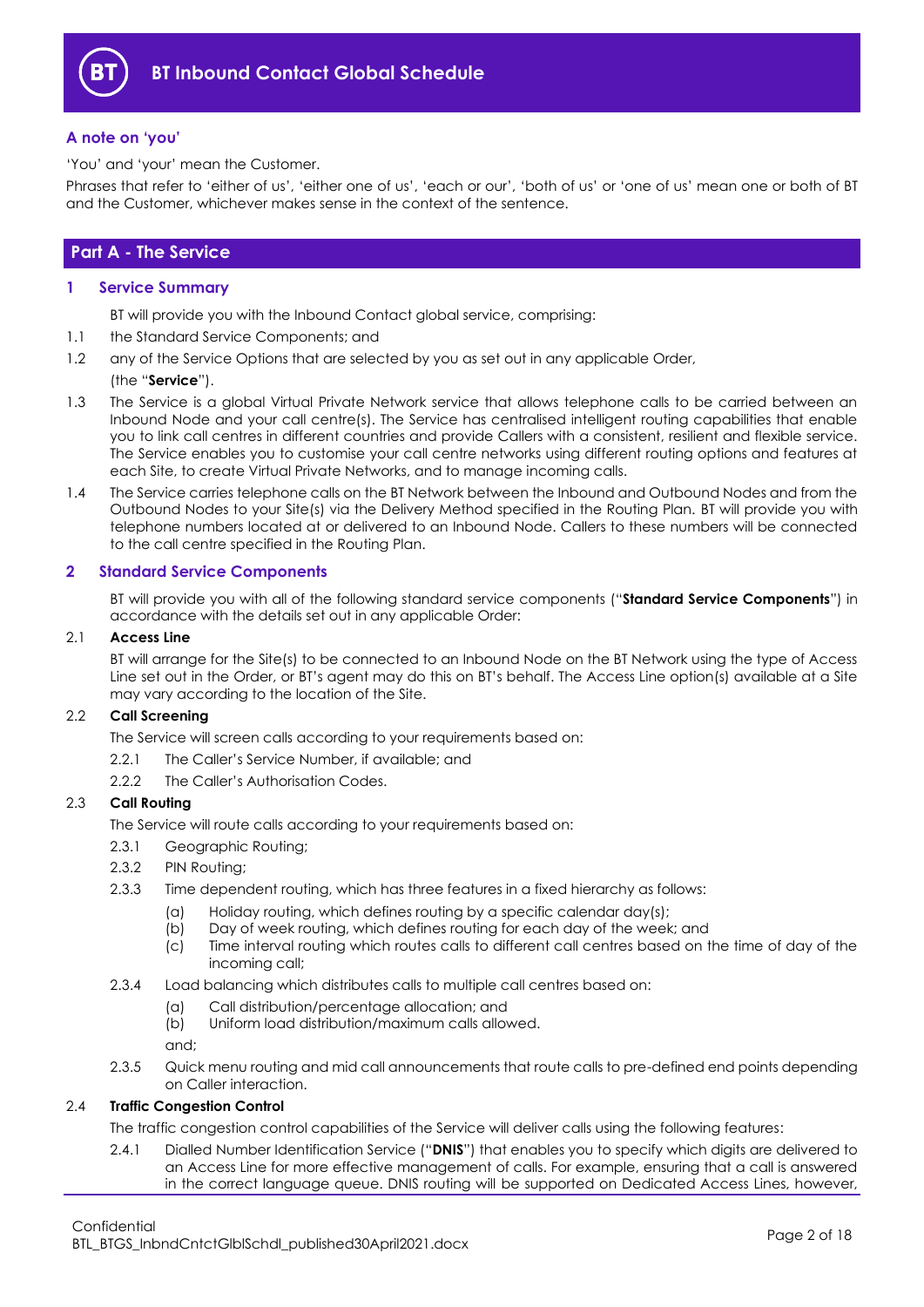

some functionality of DNIS can be replicated over PSTN using International Direct Dialling ("**IDD**") numbers, each pointing to a specific application, when requested in an Order;

- 2.4.2 An alternative termination for overflow calls may be specified by you in the Routing Plan when your call centre cannot handle the volume of incoming calls. This may be referred to as an "**Overflow**";
- 2.4.3 Calling Line Identity ("**CLI**") is available in some locations, if you have ordered Access Line(s) as the Delivery Method; and
- 2.4.4 The queuing feature that allows calls to be held for a period of time before forwarding to an available agent.

#### 2.5 **Service Numbers**

BT will provide the following Service Number types. Not all Service Number types are available in all locations.

- (a) Domestic Toll Free
- (b) National Call Rate
- (c) Shared Cost
- (d) Caller Pays ("**PSTN**")
- (e) International Toll Free
- (f) Universal International Freephone Numbers ("**UIFN**")
- (g) Public Voice-over-Internet Protocol ("**VOIP**")
- (h) Short Message Service (SMS) enables texting on Toll Free Numbers and Caller Pays (PSTN) numbers that BT advises you of and are set out on the Order.

### 2.6 **Delivery Method**

- 2.6.1 Calls will be delivered to your call centre(s) either by an Access Line or Switched Egress.
- 2.6.2 BT will determine whether regulation permits a call to be carried on the BT Network and terminated at the call centre based on the termination type, point-of-entry country code and termination country code.
- 2.6.3 Calls that cannot be terminated via a Dedicated Access Line for regulatory reasons will be blocked unless you provide an alternative PSTN number to terminate the calls.

#### 2.7 **Routing Plans**

- 2.7.1 BT will route calls in accordance with your Routing Plan, or, when requested by you in accordance with the Alternative Routing Plan.
- 2.7.2 In the event that the Routing Plan or the Alternative Routing Plan contravenes the terms set out in this Schedule, the User Guide or the Order, BT may choose not to implement the Routing Plan or Alternative Routing Plan, and/or to suspend the Services until such time as the contravention is removed.

## <span id="page-2-0"></span>**3 Service Options**

BT will provide you with any of the following options that are selected by you as set out in any applicable Order ("**Service Options**") and in accordance with the details set out in that Order:

## 3.1 **Traffic Reports**

BT will provide you with the option to choose any of the following reports:

- (a) Call Traffic Reporter;
	- (b) Call Threshold Monitor; or
	- (c) Reporter Direct.

## 3.2 **Provisioning**

Call Traffic Controller

- (a) Access to the Call Traffic Controller will be given by BT to up to five Users without incurring an additional Charge. You are responsible for any changes made to the Call Traffic Controller.
- (b) BT will provide you with the agreed level of access to the Call Traffic Controller. Certain levels of access will require the Users to be trained and certified in the use of the Call Traffic Controller prior to access being provided.

## <span id="page-2-2"></span><span id="page-2-1"></span>3.3 **WebRTC (real time communication)**

- 3.3.1 WebRTC gives you a capability to develop and build software applications that provide the ability for your Users to call designated Contact Centre Agents via an on-net VoIP call over your network from a computer, tablet, mobile phone etc. The call will be initiated via an application programming interface from your website
- 3.3.2 WebRTC is supported on a variety of web browsers and mobile operating systems. The current supported access options are listed on the product lines online library.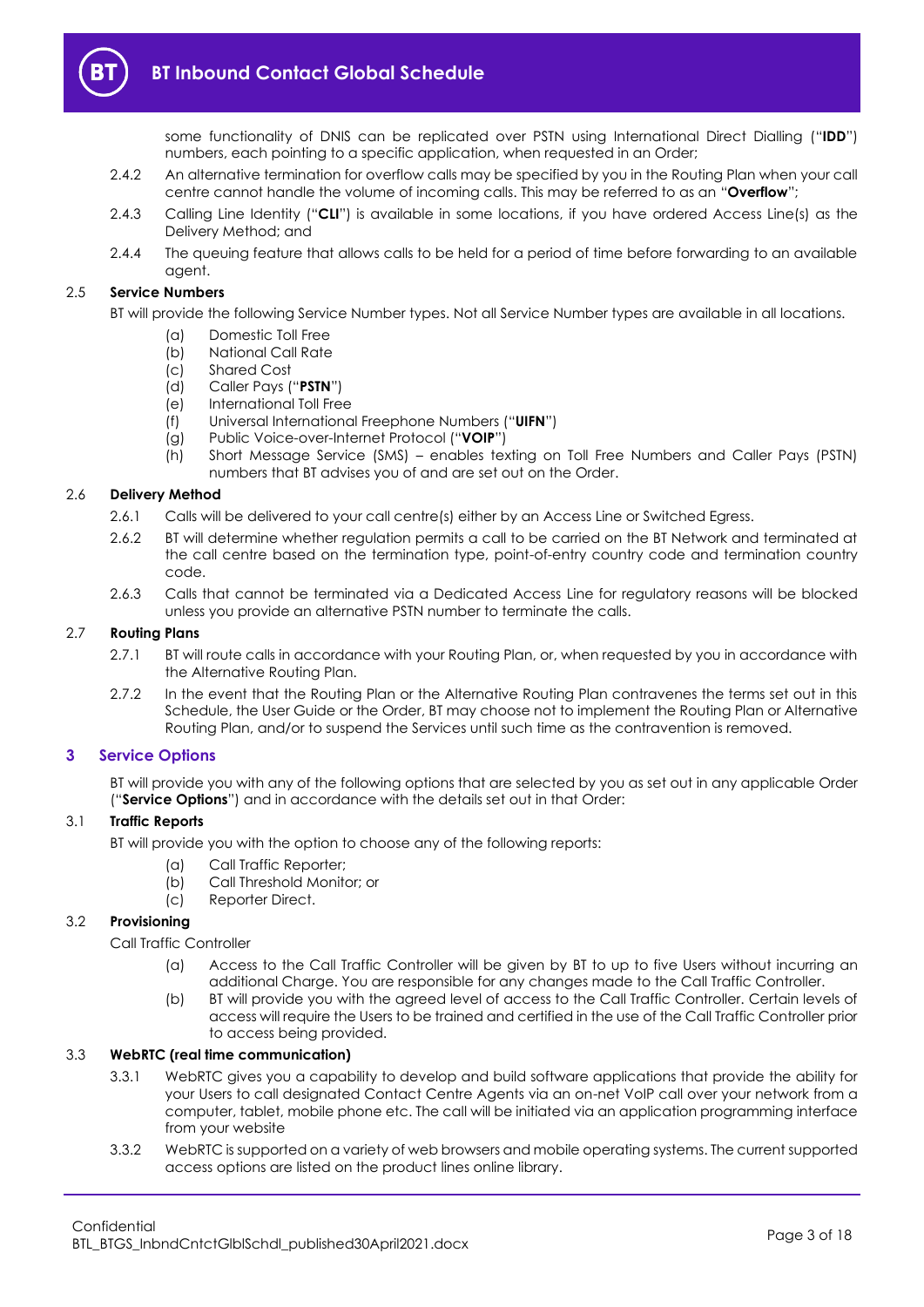

3.3.3 This Service Option cannot be used in countries where calls over the Internet are prohibited.

## <span id="page-3-2"></span><span id="page-3-1"></span>3.4 **BT Auto Contact**

- 3.4.1 BT Auto Contact is a self-service cloud platform. The following features are available as may be agreed in the Order:
	- (a) Host Connect allows information to be exchanged between a Caller and your computer giving automated access to the host or client/server data;
	- (b) Advanced Speech Recognition allows the BT Auto Contact platform to accept and process speech input to navigate an application;
	- (c) Text-to-Speech where BT Auto Contact converts names, addresses and other computer data into natural, readily understood speech. It digitally converts text messages into synthetic speech;
	- (d) Web Host Connect allows Callers to access information from your web site(s) using web service requests. BT Auto Contact prompts the Caller for details via DTMF, voice, or text, and then accesses your servers to retrieve information, and relays it back to the Caller via text to speech technology;
	- (e) BT Auto Connect Transfer Connect allows calls to be transferred or conferenced in a third party;
	- (f) Automated Attendant provides automated call routing to chosen destinations after playing a recorded message, for 24 hours a day;
	- (g) Outbound applications allows the platform to initiate automated customer service transactions. You will be required to purchase BT's outbound services to support this functionality;
	- (h) multi-channel contact to BT Auto Contact the multi-channel contact application servers are provided as part of this Service, however the availability of the relevant channel is outside the scope of this Service;
	- (i) PCI compliant payment applications;
	- (j) BT Auto Contact reports are available on-line in addition to the reports provided by the Call Traffic Reporter; and
	- (k) Business User Interface provides you with the ability to change certain parameters in the application. You will access the Business User Interface over the Internet. Available parameters will be agreed by BT in advance.
- <span id="page-3-3"></span>3.4.2 Subject to Paragraph [8.3.19,](#page-8-0) prompts used in the BT Auto Contact applications can be changed by you. All prompts must comply with BT's specifications as set out in the User Guide.
- 3.4.3 You will reserve a minimum capacity on the BT Auto Contact platform as set out in the Order. In the event that you consistently exceed that capacity, you will be required to increase your minimum commitment.

#### <span id="page-3-0"></span>**4 Service Management Boundary**

- <span id="page-3-4"></span>4.1 BT will provide and manage the Service as set out in Parts B and C of this Schedule and as set out in the Order as follows:
	- 4.1.1 if an Access Line is used, between the Service Number and the Network Terminating Unit on the Access Line;
	- 4.1.2 if Switched Egress is used, between the Service Number and the interface with the PSTN on the Outbound Node.

#### ("**Service Management Boundary**").

- 4.2 BT will have no responsibility for the Service outside the Service Management Boundary.
- 4.3 BT does not make any representations, whether express or implied, about the interoperability between the Service and any Customer Equipment.
- 4.4 BT is under no obligation to attempt to deliver calls to any destination not stated in the Routing Plan.
- 4.5 BT will not be responsible for the ability of you or your Callers to access the Service to enable delivery of calls to the Inbound Node.
- 4.6 Number Porting: BT will not support the porting of PSTN (Caller Pays) access numbers from the Service and are not liable for outages that may occur during the conversion of these numbers from BT to another carrier.
- 4.7 BT will not be responsible for your systems or equipment or connectivity to any of your systems by any BT Auto Contact applications, unless otherwise and to the extent agreed in the Order.
- 4.8 For any Services delivered over Public VOIP:
	- 4.8.1 BT will not be responsible for your use of Public VOIP to access the Service;
	- 4.8.2 BT does not guarantee the quality of the Service provided by Public VOIP;
	- 4.8.3 BT will not be responsible for notifying the Public VOIP carrier of any Incidents.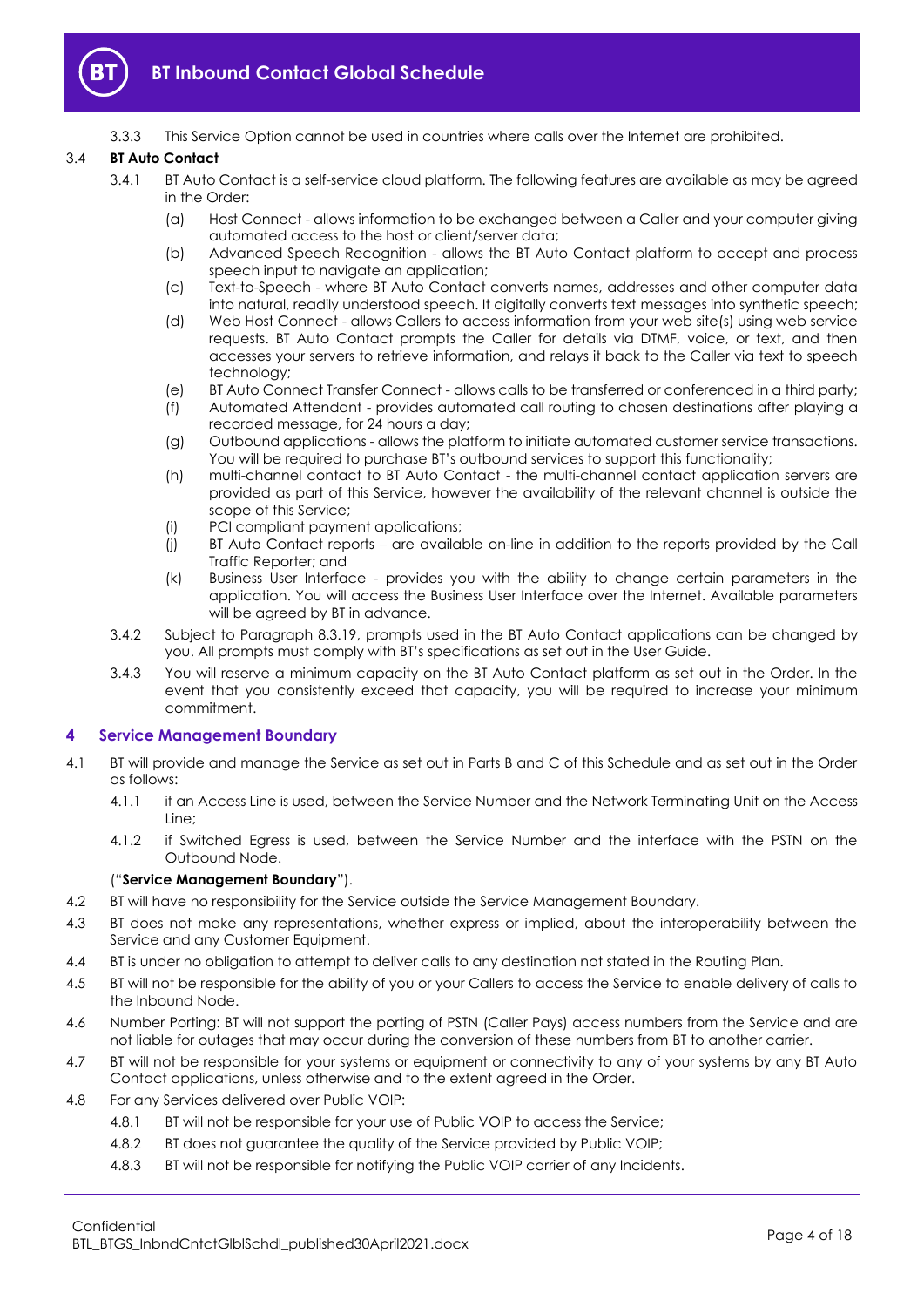

- 4.8.4 the Service Levels set out in Part C do not apply;
- 4.8.5 BT will not resolve any Incidents of quality or connectivity for any Services delivered over Public VOIP, but BT will use commercially reasonable endeavours to troubleshoot connectivity issues between the Public VOIP carrier and the BT Network; and
- 4.8.6 you agree that you are responsible for any ordering and maintenance of your Public VOIP access, including, as applicable, paying all fees associated with the Public VOIP access and setting up any required user profiles.

#### <span id="page-4-0"></span>**5 Associated Services and Third Parties**

5.1 If BT provides you with any services other than the Service, this Schedule will not apply to those services and those services will be governed by their separate terms and conditions.

#### <span id="page-4-1"></span>**6 Specific Terms and Conditions**

#### 6.1 **Termination for Convenience**

For the purposes of Clause 17 of the General Terms, either of us may, at any time after the Service Start Date and without cause, terminate the Service or any Order by giving 90 days' Notice to the other.

#### 6.2 **Minimum Period of Service**

At the end of the Minimum Period of Service, unless one of us gives Notice to the other of an intention to terminate the Service in accordance with the Contract, BT will continue to provide the Service and both of us will continue to perform each of our obligations in accordance with the Contract.

- <span id="page-4-4"></span>6.2.1 BT may propose changes to this Schedule by giving you Notice at least 90 days prior to the end of the Minimum Period of Service ("**Notice to Amend**").
- <span id="page-4-3"></span><span id="page-4-2"></span>6.2.2 Within 21 days of any Notice to Amend, you will provide BT Notice:
	- (a) agreeing to the changes BT proposed, in which case those changes will apply from the beginning of the following Renewal Period;
	- (b) requesting revisions to the changes BT proposed, in which case both of us will enter into good faith negotiations for the remainder of that Minimum Period of Service, as applicable, and, if agreement is reached, the agreed changes will apply from the beginning of the following Renewal Period; or
	- (c) terminating the Contract at the end of the Minimum Period of Service ("**Notice of Non-Renewal**").
- 6.2.3 If BT has not reached agreement in accordance with Paragraph [6.2.2\(b\)](#page-4-2) by the end of the Minimum Period of Service or the Renewal Period, as applicable, the existing terms of this Schedule will apply from the beginning of the following Renewal Period unless either of us elects to give a Notice of Non-Renewal.

#### 6.3 **Content**

- 6.3.1 Where BT provides you with Content, you agree that:
	- (a) the use of Content is at your own risk;
	- (b) the Content may change from time to time;
	- (c) the Content will only be used for its own purposes and is protected by copyright, trademark, and other Intellectual Property Rights;
	- (d) you will not copy, store, adapt, modify, transmit, distribute externally, play or show in public, broadcast or publish any part of the Content;
	- (e) BT will not guarantee the accuracy or completeness of the Content;
	- (f) you comply with any applicable terms and conditions when accessing Content; and
	- (g) access to any Content provided on a subscription basis as part of the Service will cease when this Contract ends.
- 6.3.2 BT will have no obligation to store Content or any responsibility if stored Content is lost or deleted.
- 6.3.3 BT recommends that you save copies of information you wish to keep on other devices not connected with the Service.

#### 6.4 **Access Using the Internet**

- 6.4.1 You agree that access to the Service using the Internet is at your own risk.
- 6.4.2 BT does not recommend the use of Public VOIP to access the Service where data or content is confidential in nature.

#### 6.5 **Data Segregation**

Where applicable, the portion of BT Auto Contact through which content will pass, and the servers on which content will be stored, will not be segregated or in a separate physical location from servers on which BT's other customers' content is or will be transmitted or stored.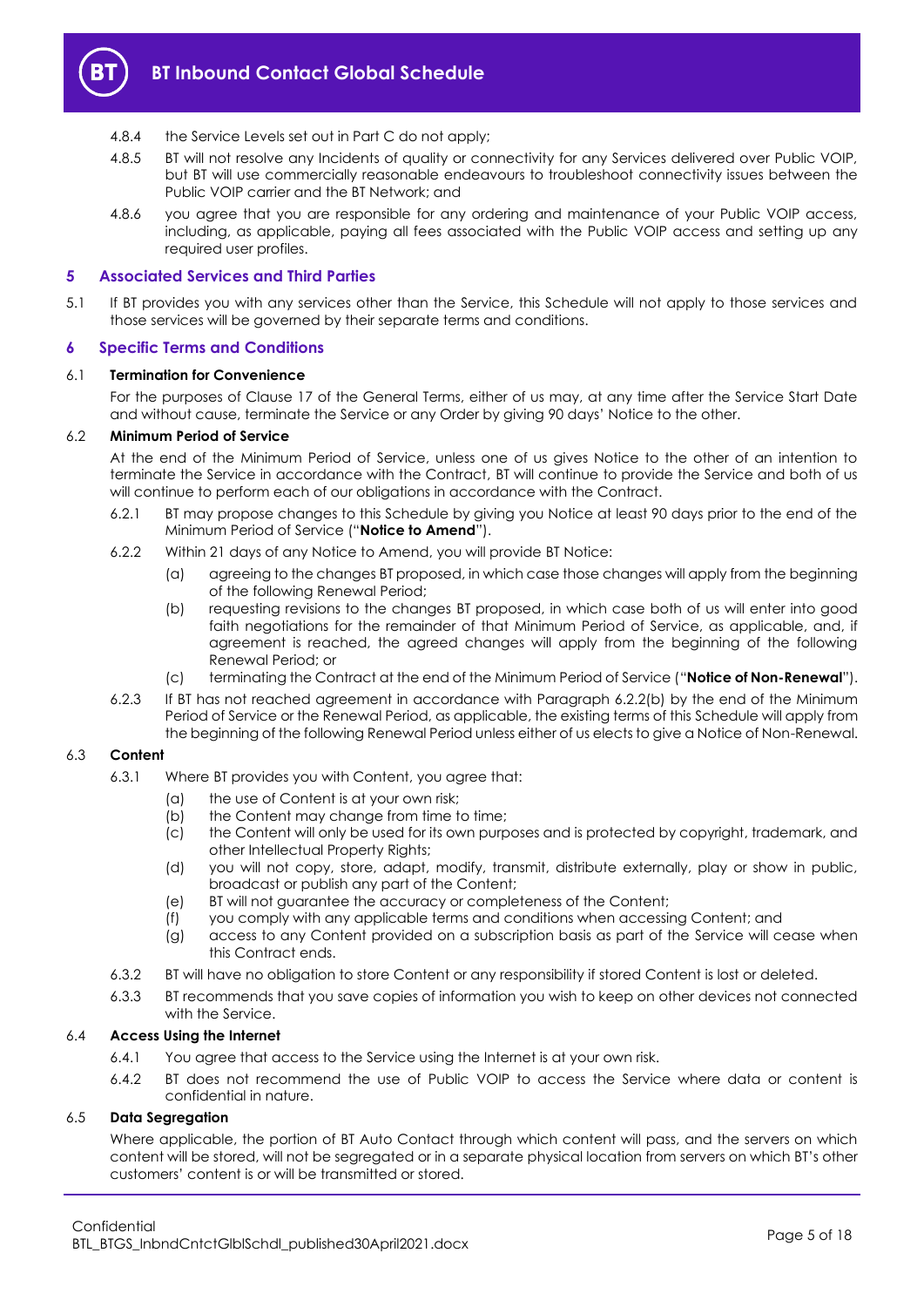

## 6.6 **Use of BT Auto Contact**

- 6.6.1 BT Auto Contact is not suitable for hosting life-support or other critical applications where the failure or potential failure of BT Auto Contact can cause injury, harm and/or death.
- 6.6.2 Use of BT Auto Contact to support such applications is fully at your own risk and you assume all risk arising out of such use.

## 6.7 **Service Numbers**

Any Service Number acquired by BT for the Service and provided to you is the property of BT.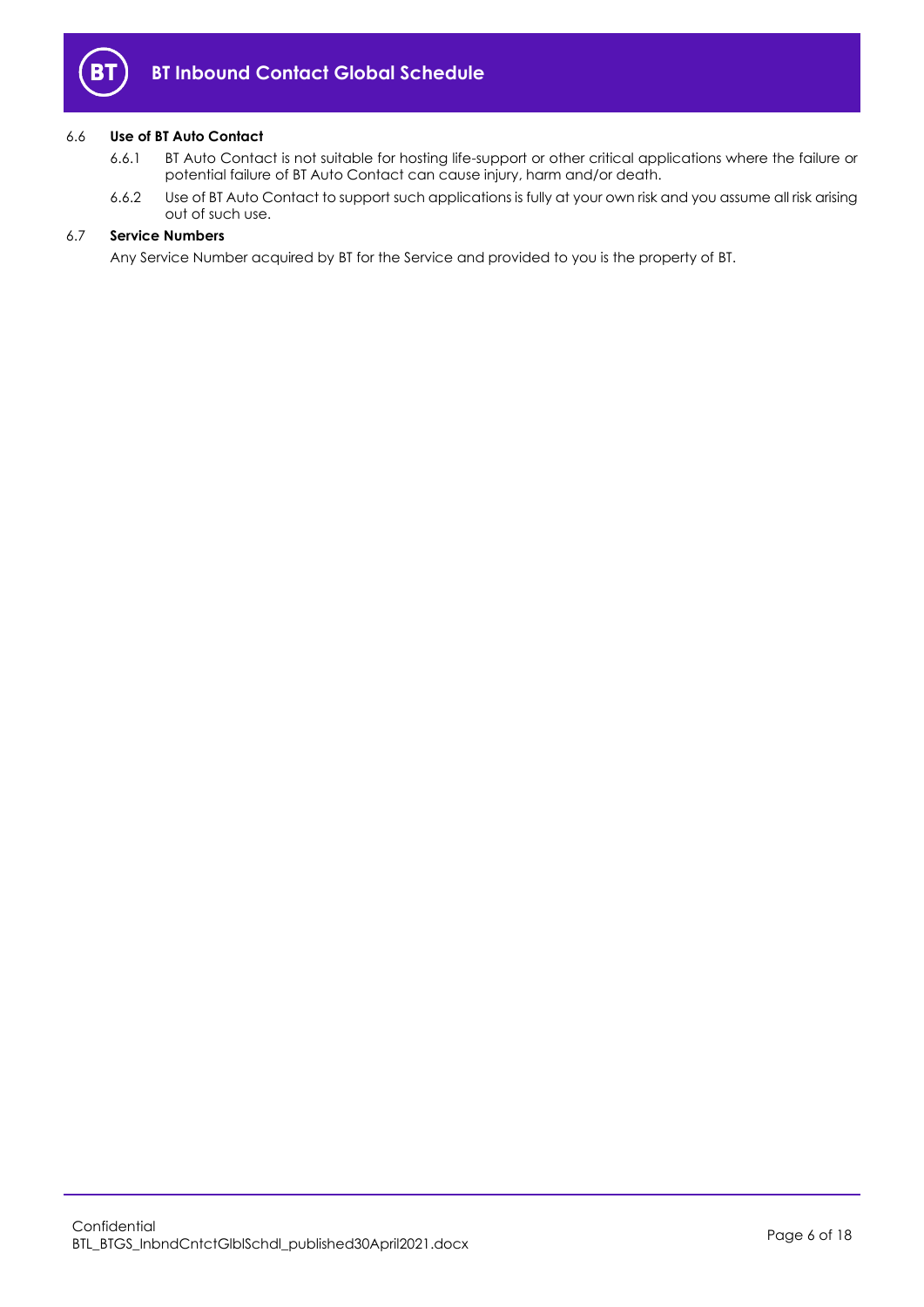

## <span id="page-6-0"></span>**Part B - Service Delivery and Management**

## <span id="page-6-1"></span>**7 BT's Obligations**

## <span id="page-6-7"></span>7.1 **Service Delivery**

Before the Service Start Date and, where applicable, throughout the provision of the Service, BT:

- 7.1.1 will provide you with contact details for the helpdesk that you will be able to contact to submit service requests, report Incidents and ask questions about the Service ("**Service Desk**");
- 7.1.2 will comply with all reasonable health and safety rules and regulations and reasonable security requirements that apply at a Site and are notified to BT in writing. BT will not be liable if, as a result of any such compliance, BT is in breach of any of BT's obligations under this Contract;
- 7.1.3 will, where applicable, arrange for any surveys to be conducted to confirm the availability of a suitable Access Line to the Sites. If the surveys identify that additional engineering work is required in order to provide a suitable Access Line to the Sites, BT may provide a new quote to you, detailing the additional Charges you will need to pay for the engineering work to be completed and:
	- (a) if you accept the new quote, BT will cancel the existing Order to the affected Sites, will generate a new Order for the affected Sites and will arrange for the additional engineering works to be carried out; or
	- (b) if you do not accept the new quote, BT will cancel your existing Order for the provision of Service to the affected Sites and BT will have no obligation to provide the Service;
- <span id="page-6-6"></span>7.1.4 will provide you with a date on which delivery of the Service (or each part of the Service, including to each Site) is due to start ("**Customer Committed Date**") and will use commercially reasonable endeavours to meet any Customer Committed Date;
- 7.1.5 will inform you if it is necessary for you to provide any input(s) in order for the Service to function;
- 7.1.6 will be responsible for obtaining appropriate Service Numbers from a local telecommunications provider unless BT advises you otherwise. BT may withdraw such numbers from you on reasonable notice.

#### <span id="page-6-2"></span>7.2 **Commissioning of the Service**

Before the Service Start Date, BT will:

- 7.2.1 configure the Service;
- 7.2.2 conduct a series of standard tests on the Service to ensure that it is configured correctly;
- 7.2.3 provide Service Numbers, Access Lines (where required) and implement the Routing Plan ; and
- 7.2.4 on the date that BT has completed the activities in this Paragraph [7.2,](#page-6-2) confirm to you that the Service is available for performance of any Acceptance Tests as set out in Paragraph [8.2.](#page-7-1)

## <span id="page-6-4"></span><span id="page-6-3"></span>7.3 **During Operation**

On and from the Service Start Date, BT:

- 7.3.1 will respond and use reasonable endeavours to remedy an Incident without undue delay and in accordance with the Service Levels in Part C of the Contract if BT detects or if you report an Incident on the BT Network;
- <span id="page-6-5"></span>7.3.2 will work with the relevant supplier to restore Service as soon as practicable during Local Contracted Business Hours, or if you report an Incident on the Access Line;
- 7.3.3 will maintain a web portal and server to provide you with online access to performance reports;
- 7.3.4 may carry out Maintenance from time to time and will endeavour to inform you:
	- (a) at least five Business Days before any Planned Maintenance on the BT Network and/or BT Equipment, however, you agree that BT may inform you with less notice than normal where emergency Maintenance is required; or
	- (b) without undue delay for scheduled Access Line maintenance by a supplier;
- 7.3.5 may, in the event of a security breach affecting the Service, require you to change any or all of your passwords. BT does not guarantee the security of the Service against unauthorised or unlawful access or use;
- 7.3.6 will make platform capacity available up to the level that you have committed to in the Order. If you require capacity in excess of the commitment level to meet peak demands, then BT will use reasonable endeavours to make capacity available, but do not commit to provide such capacity; and
- 7.3.7 will provide the capacity for the Access Lines stated in the Order in the event you order Access Lines from **BT**

#### 7.4 **The End of the Service**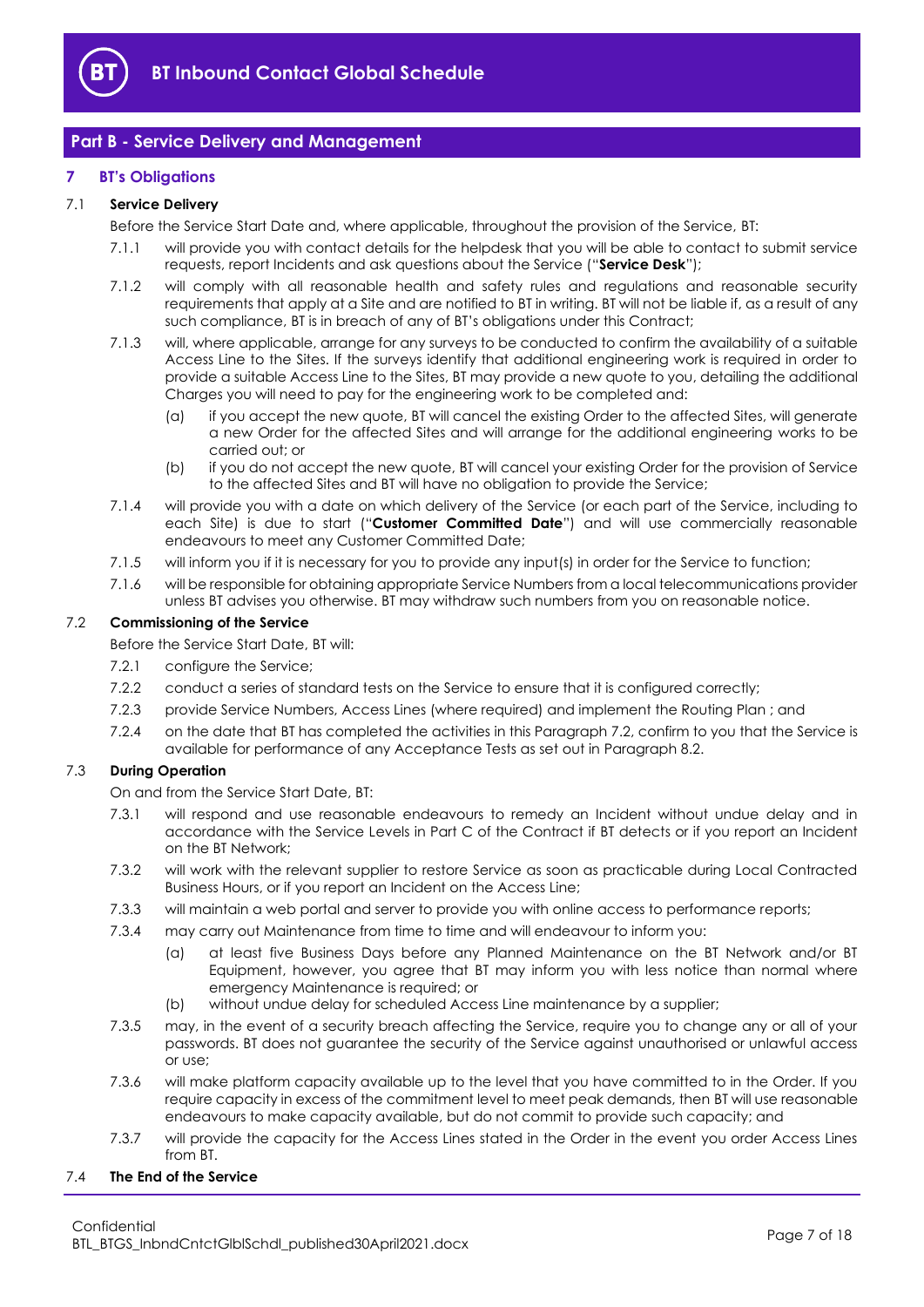

On termination of the Service by either one of us, or expiry, BT:

- 7.4.1 will provide configuration information relating to the Service provided at the Sites in a format that BT reasonably specifies; and
- 7.4.2 will disconnect and remove any BT Equipment located at the Sites.

## <span id="page-7-0"></span>**8 Your Obligations**

## <span id="page-7-4"></span>8.1 **Service Delivery**

Before the Service Start Date and, where applicable, throughout the provision of the Service by BT, you will:

- 8.1.1 provide BT with the names and contact details of any individuals authorised to act on your behalf for Service management matters ("**Customer Contact**"), but BT may also accept instructions from a person who BT reasonably believes is acting with your authority;
- 8.1.2 provide BT with any information reasonably required without undue delay;
- 8.1.3 provide BT with access to any Sites during Business Hours, or as otherwise agreed, to enable BT to set up, deliver and manage the Service;
- 8.1.4 complete any preparation activities that BT may request to enable you to receive the Services promptly and in accordance with any reasonable timescales;
- 8.1.5 notify BT in writing of any health and safety rules and regulations and security requirements that apply at a Site;
- 8.1.6 in jurisdictions where an employer is legally required to make such disclosure to its employees and/or Users:
	- (a) inform your employees and Users that as part of the Service being delivered by BT, BT may monitor and report to you the use of any targeted applications by your employees and/or Users; and
	- (b) ensure that your employees and Users have consented or will be deemed to have consented to such monitoring and reporting (if such consent is legally required), agree that BT will not be liable for any failure by you to comply with this instruction and indemnify BT from and against any Claims or action brought by your employees or Users against BT arising out of the delivery of Services by BT.
- 8.1.7 ensure that the LAN protocols and applications you use will be compatible with the Service;
- 8.1.8 provide and maintain a PSTN, ISDN or broadband lines at the Sites for exclusive use with the Service. You will pay all charges related to provision and use of such lines and report any incidents in such lines directly to the supplier of the line.
- 8.1.9 provide all Public VOIP Access Numbers or Web Buttons; and
- 8.1.10 ensure that you order the platform capacity required to meet your business need.
- 8.1.11 integrate any channels to the BT Auto Contact platform to support multi-channel contact, unless it is specified as BT's responsibility in the Order.

#### <span id="page-7-3"></span><span id="page-7-1"></span>8.2 **Acceptance Tests**

- 8.2.1 After receiving notice from BT under Paragraph [7.2.4,](#page-6-3) you will promptly carry out the Acceptance Tests for the Service. The Service will be deemed to have been accepted if you have not:
	- (a) carried out the Acceptance Tests and confirmed acceptance in writing; or
	- (b) notified BT in writing that the Service has not passed the Acceptance Tests,
	- (c) within five Business Days following notification under Paragraph [7.2.4.](#page-6-3)
- 8.2.2 Subject to Paragraph [8.2.3,](#page-7-2) the Service Start Date will be the earlier of the following:
	- (a) the date that you confirm acceptance of the Service in writing under Paragraph [8.2.1\(a\);](#page-7-3) or
	- (b) the date following the fifth Business Day following notification under Paragraph [7.2.4.](#page-6-3)
- <span id="page-7-2"></span>8.2.3 In the event that the Acceptance Tests are not passed, BT will remedy the non-conformance without undue delay and notify you that BT has remedied the non-conformance, and inform you of the Service Start Date.

## 8.3 **Service Operation**

On and from the Service Start Date, you will:

- 8.3.1 ensure that Users report Incidents to the Customer Contact and not to the Service Desk;
- 8.3.2 ensure that the Customer Contact will take Incident reports from Users and pass these to the Service Desk using the reporting procedures agreed between both of us, and will be available for all subsequent Incident management communications;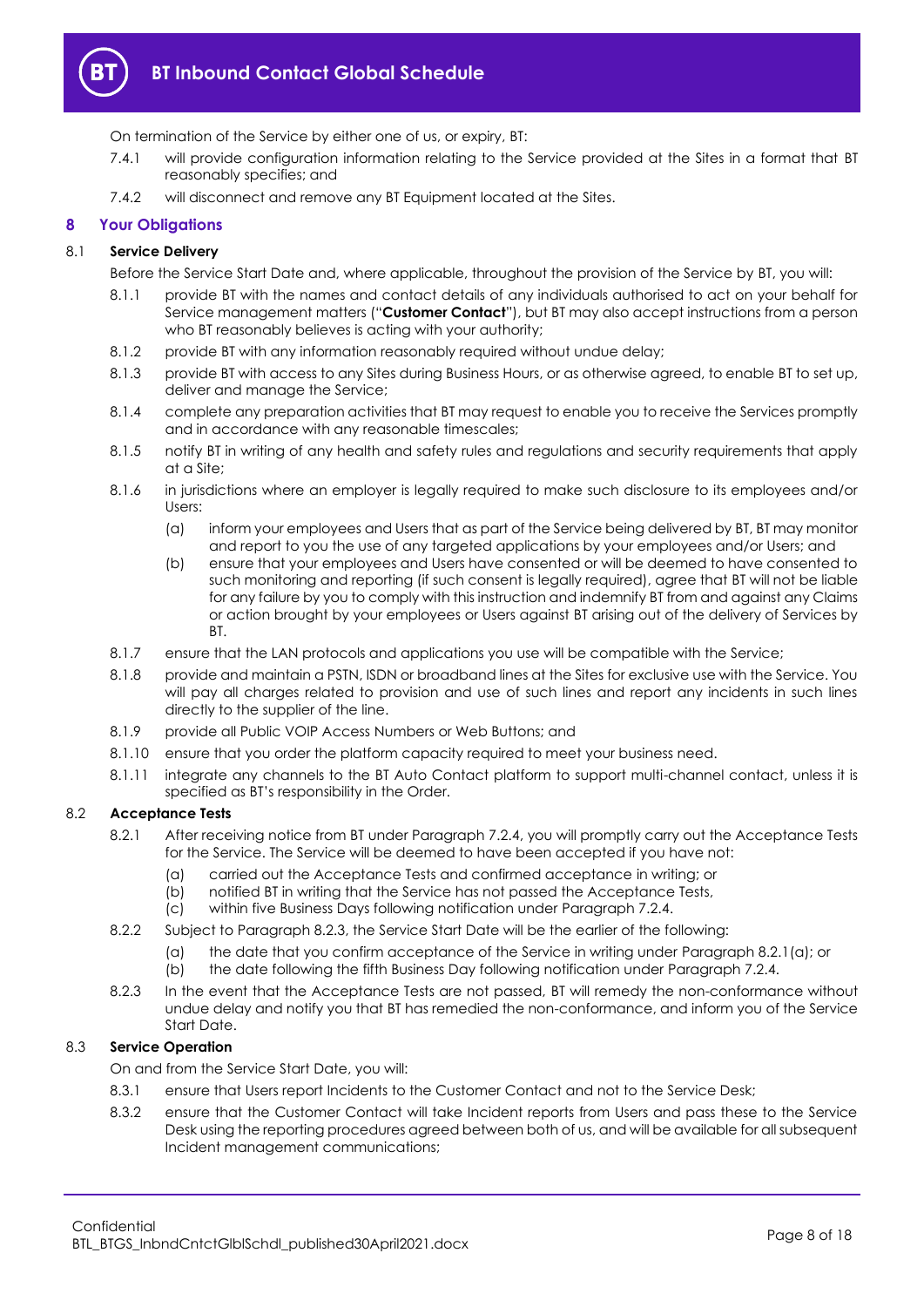

- 8.3.3 monitor and maintain any Customer Equipment connected to the Service or used in connection with a Service;
- 8.3.4 ensure that any Customer Equipment that is connected to the Service or that you use, directly or indirectly, in relation to the Service is:
	- (a) connected and used in accordance with any instructions, standards and safety and security procedures applicable to the use of that Customer Equipment; and
	- (b) adequately protected against viruses and other beaches of security;
	- (c) technically compatible with the Service and will not harm or damage BT Equipment, the BT Network, or any of BT's supplier's or subcontractor's network or equipment; and
	- (d) approved and used in accordance with relevant instructions and Applicable Law;
- 8.3.5 immediately disconnect any Customer Equipment, or advise BT to do so at your expense, if Customer Equipment does not meet any relevant instructions, standards or Applicable Law;
- 8.3.6 connect equipment to the Service only by using the NTE at the Sites;
- 8.3.7 distribute, manage and maintain access profiles, passwords and other systems administration information relating to the control of Users' access to the Service;
- 8.3.8 maintain a list of current Users and immediately terminate access for any person who ceases to be an Authorised User;
- 8.3.9 ensure the security and proper use of all valid User access profiles, passwords and other systems administration information used in connection with the Service and:
	- (a) inform BT immediately if a user ID or password has, or is likely to, become known to an unauthorised person, or is being or may be used in an unauthorised way;
	- (b) take all reasonable steps to prevent unauthorised access to the Service; and
	- (c) satisfy BT's security checks if a password is lost or forgotten;
- 8.3.10 if BT request you to do so in order to ensure the security or integrity of the Service, change any or all passwords, Authorisation Codes and/or other systems administration information used in connection with the Service;
- <span id="page-8-1"></span>8.3.11 ensure that the maximum number of Users that you authorise to access and use the Service ("**Authorised Users**") will not exceed the permitted number of User identities set out in the Order;
- 8.3.12 not allow any Authorised User subscription to be used by more than one individual User unless it has been reassigned in its entirety to another individual Authorised User, in which case you will ensure the prior Authorised User will no longer have any right to access or use the Service;
- 8.3.13 maintain a written, up to date list of current Authorised Users and provide such list to BT within [five] Business Days of BT's written request at any time;
- 8.3.14 inform BT within five working days if the number of Users increases by more than five per cent from the number of Users set out in the Order. In these circumstances, or if BT can demonstrate by management reports that the number of Users exceeds that limit, BT may increase the Charges proportionally;
- 8.3.15 be responsible for providing telephone service for a Site where the Delivery Method for a Site includes Switched Egress, and for any related charges;
- 8.3.16 follow BT's processes when you want an Alternative Routing Plan activated;
- 8.3.17 ensure that no content will be knowingly transmitted by you or a User using the Service containing any Harmful Code;
- 8.3.18 ensure that all Call Traffic Controller Users are trained in accordance with Paragraph [3.2\(b\);](#page-2-1)
- <span id="page-8-0"></span>8.3.19 be responsible for all BT Auto Contact application content, and will ensure that the prompts comply with the laws and regulations of each country the application supports. You are solely responsible for the creation, editorial content, control, and all other aspects of the content, and will obtain, prior to transmission, all authorisations and permissions required to use and transmit the content over the BT Auto Contact platform; and
- 8.3.20 be responsible for providing required Public VOIP information in accordance with BT's process;
- 8.3.21 ensure that no quick menu routing and mid call announcements will be used by you for terminating a call for any reason (including for emergency situations);
- 8.3.22 present all configurations and Routing Plans in Greenwich Mean Time ("**GMT**");
- 8.3.23 specify a specific Routing Plan for how incoming calls are handled and distributed to your call centre(s), and you will ensure that a routing feature will not be followed by the same feature (i.e., a day of the week routing strategy immediately followed by another day of the week routing strategy);
- 8.3.24 specify combinations of routing features or no features in the Routing Plan;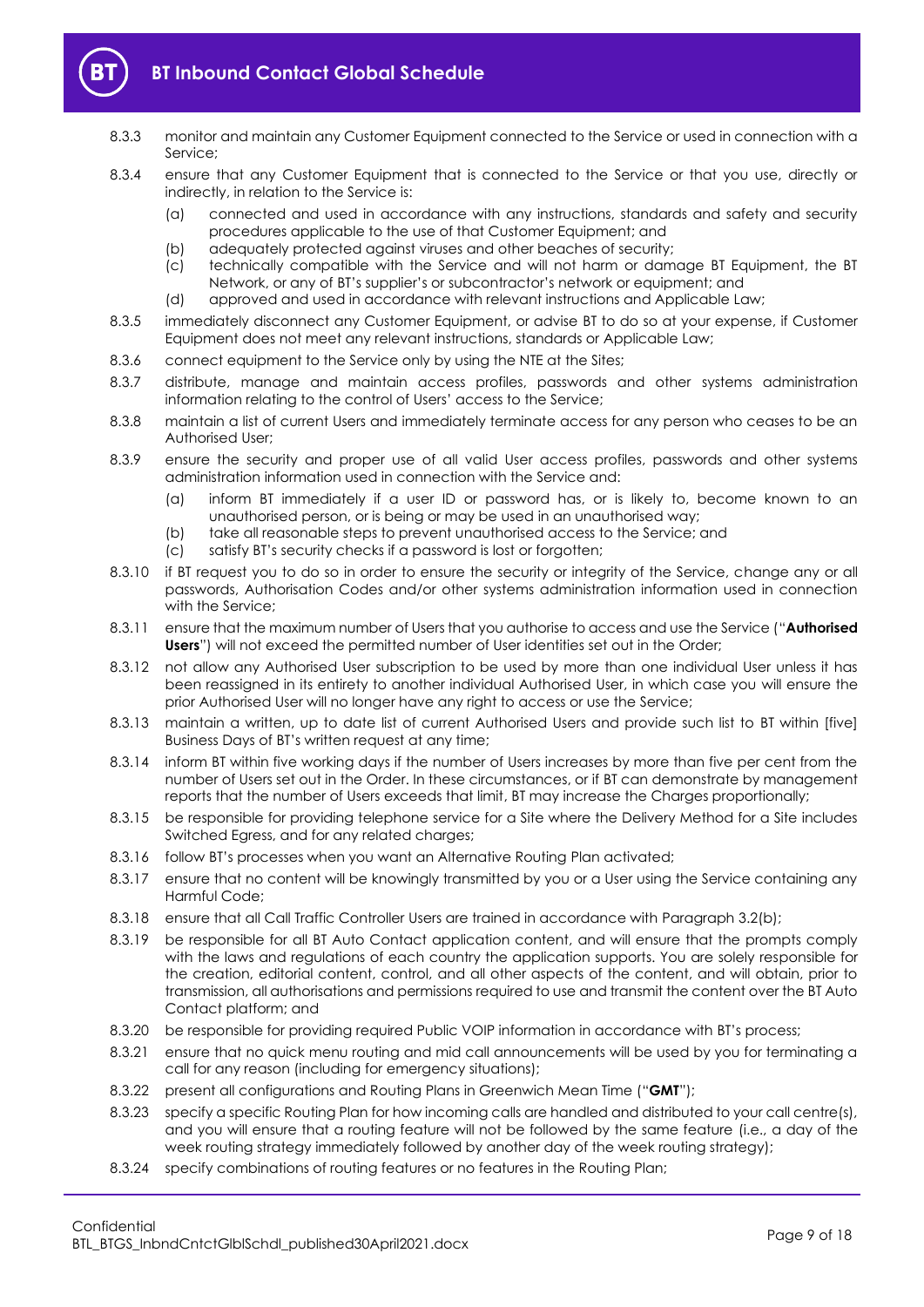

- 8.3.25 specify an Alternative Routing Plan if one is required by you; and
- 8.3.26 in relation to WebRTC, be responsible for ensuring that Users of the WebRTC service use the service responsibly and in compliance with any Applicable Law and in accordance with Paragrap[h 3.3.3.](#page-3-1)

#### 8.4 **The End of the Service**

- 8.4.1 BT will provide a release document for Non-Geographic Numbers (normally; Toll Free, Shared Cost or National Call Rate Numbers) to allow you to move these numbers to another carrier if you choose to on termination of the Service.
- 8.4.2 BT will not be responsible if the numbers provided cannot be ported to another carrier as the decision to allow portability of Non-Geographic Numbers is made by the originating carrier.
- 8.4.3 BT will not be liable for outages that may occur during the porting of these numbers from BT to another carrier.

## <span id="page-9-0"></span>**9 Notification of Incidents**

Where you become aware of an Incident:

- 9.1 the Customer Contact will report it to BT's Service Desk;
- 9.2 BT will give you a unique reference number for the Incident;
- <span id="page-9-3"></span>9.3 BT will inform you when BT believes the Incident is cleared, and will close the Incident when:
	- 9.3.1 you confirm that the Incident is cleared within 24 hours of being informed; or
		- 9.3.2 BT has attempted unsuccessfully to contact you, in the way agreed between both of us, in relation to the Incident and you have not responded within 24 hours of BT's attempt to contact you.
- 9.4 If you confirm that the Incident is not cleared within 24 hours of being informed, the Incident will remain open, and BT will continue to endeavour to resolve the Incident and, where appropriate, BT will continue to measure Availability Downtime, until the Incident is closed as set out in Paragraph [9.3.](#page-9-3)

### <span id="page-9-1"></span>**10 Invoicing**

- 10.1 BT will invoice you for the Charges for the Service as set out in Paragraph [10.2](#page-9-4) in the amounts and currency specified in any Orders.
- <span id="page-9-4"></span>10.2 Unless stated otherwise in an applicable Order, BT will invoice you for:
	- 10.2.1 Installation Charges, on the Service Start Date(s);
	- 10.2.2 Recurring Charges, except Usage Charges, monthly in advance on the first day of the relevant month (for any period where Service is provided for less than one month, the Recurring Charges will be calculated on a daily basis);
	- 10.2.3 Usage Charges, monthly in arrears on the first day of the relevant month, calculated at the then current rates;
	- 10.2.4 De-installation Charges within 60 days of de-installation of the Service; and
	- 10.2.5 Any Termination Charges incurred in accordance with Paragraph [11](#page-9-2) upon termination of the relevant Service(s).
- 10.3 BT may invoice you for any of the following Charges in addition to those set out in the Order:
	- 10.3.1 Charges for investigating Incidents that you report to BT where BT finds no Incident or that the Incident is outside the Service Management Boundary;
	- 10.3.2 Charges for commissioning the Service as set out in Paragraph [7.2](#page-6-2) outside of Business Hours;
	- 10.3.3 Charges for restoring Service if the Service has been suspended in accordance with Clause 10.1.2 of the General Terms;
	- 10.3.4 Charges for cancelling the Service in accordance with Clause 17 of the General Terms;
	- 10.3.5 Charges for expediting provision of the Service at your request after you have been informed of the Customer Committed Date;
	- 10.3.6 Charges for the provision of professional services, including application development, your special requests and/or training services;
	- 10.3.7 Charges for more than five configuration changes per Site per year;
	- 10.3.8 Charges for enabling more than five Users to access Call Traffic Controller; and
	- 10.3.9 any other Charges set out in any applicable Order or the BT Price List or as otherwise agreed between both of us.

## <span id="page-9-2"></span>**11 Charges at the End of the Contract**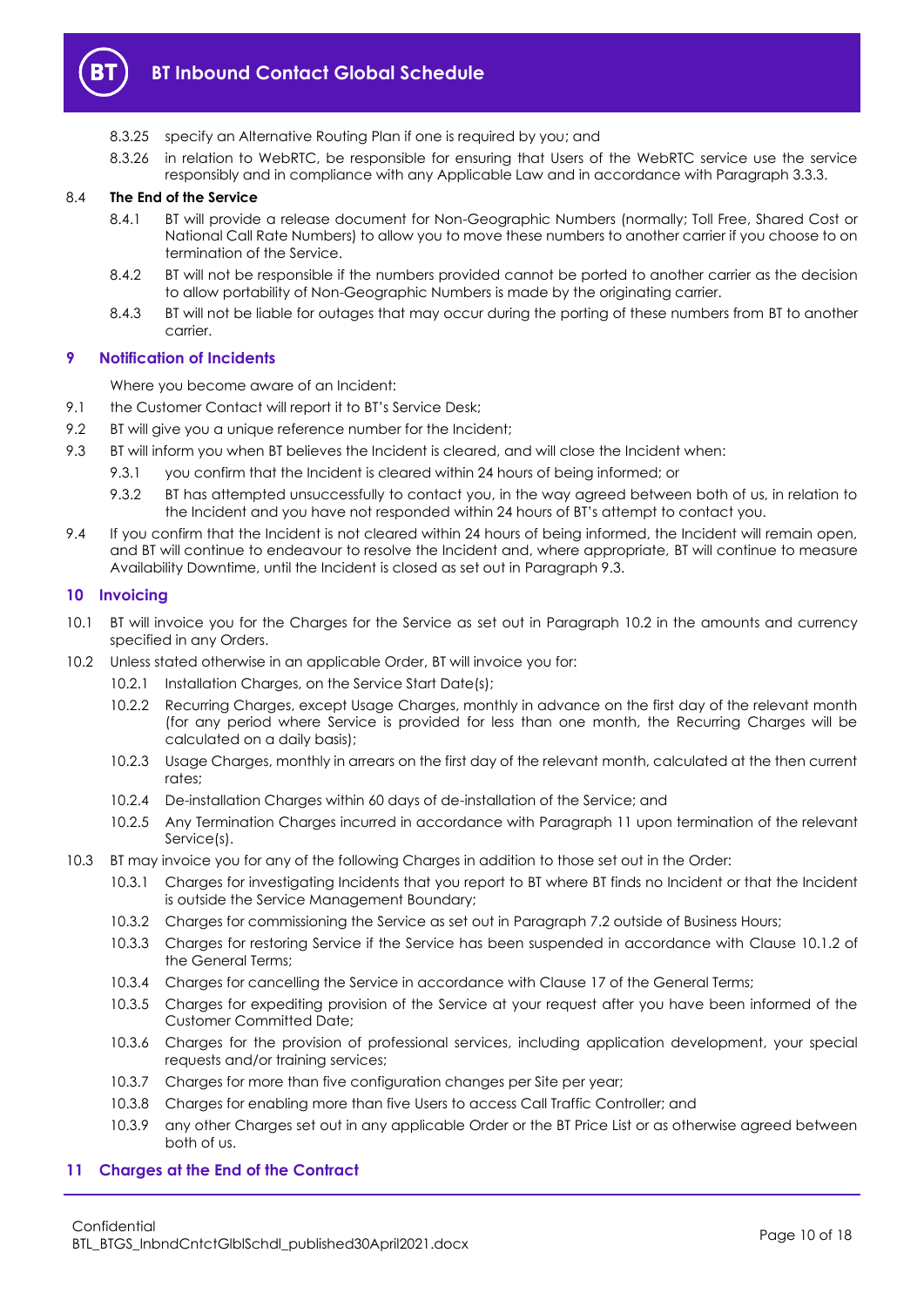

- 11.1 If you exercise your right under Clause 17 of the General Terms to terminate the Contract or any Service for convenience, you will pay BT:
	- 11.1.1 all outstanding Charges for Service rendered;
	- 11.1.2 De-installation Charges;
	- 11.1.3 any remaining Charges outstanding with regard to BT Equipment or Purchased Equipment;
	- 11.1.4 any other Charges set out in the Order; and
- 11.2 If you terminate during the Minimum Period of Service or any Renewal Period:
	- 11.2.1 for any parts of the Service that were terminated during the first 12 months of the Minimum Period of Service, Termination Charges, as compensation, equal to:
		- $(a)$
- (i) 100 per cent of the Recurring Charges for any remaining months of the first 12 months of the Minimum Period of Service; and
- (ii) 20 per cent of the Recurring Charges for the remaining months, other than the first 12 months, of the Minimum Period of Service; and
- (b) any waived Installation Charges; and
- 11.2.2 for any parts of the Service that were terminated after the first 12 months of the Minimum Period of Service or during a Renewal Period, Termination Charges, as compensation, equal to 20 per cent of the Recurring Charges for any remaining months of the Minimum Period of Service or the Renewal Period

### <span id="page-10-0"></span>**12 Service Amendment**

- <span id="page-10-2"></span>12.1 You may request, by giving BT Notice, a change to:
	- 12.1.1 an Order for the Service (or part of an Order) at any time before the applicable Service Start Date; or
	- 12.1.2 the Service at any time after the Service Start Date.
- 12.2 If you exercise your right under Paragraph [12.1,](#page-10-2) and except where a change results from BT's failure to comply with BT's obligations under the Contract, BT will, within a reasonable time, provide you with a written estimate, including:
	- 12.2.1 the likely time required to deliver the changed Service; and
	- 12.2.2 any changes to the Charges due to the changed Service.
- 12.3 BT has no obligation to proceed with any change that you request under Paragraph [12.1,](#page-10-2) unless and until BT has both agreed in writing on the necessary changes to the Charges, implementation timetable and any other relevant terms of the Contract to take account of the change.
- 12.4 If BT changes a Service (or part of Service) prior to the Service Start Date because you have given BT incomplete or inaccurate information, BT may, in BT's reasonable discretion, apply additional, reasonable one-time and Recurring Charges.

## <span id="page-10-1"></span>**13 IP Addresses, Domain Names and Telephone Numbers**

- 13.1 Except for IP Addresses expressly registered in your name, all IP Addresses and Domain Names made available with the Service will at all times remain BT's property or the property of BT's suppliers and will be non-transferable. All of your rights to use such IP Addresses and/or Domain Names will cease on termination or expiration of the Service.
- 13.2 BT cannot ensure that any requested Domain Name will be available from or approved for use by the Internet Registration Authority and BT has no liability for any failure in the Domain Name registration, transfer or renewal process.
- 13.3 You warrant that you are the owner of, or are authorised by the owner of, the trade mark or name that you wish to use as a Domain Name.
- 13.4 You are responsible for all fees associated with registration and maintenance of your Domain Name, and will reimburse BT for any and all fees that BT pays to any Internet Registration Authorities, and thereafter be responsible for paying such fees directly to the relevant Internet Registration Authorities.
- 13.5 Telephone numbers made available with the Service will at all times remain BT's property and will be nontransferable, and all of your rights to use telephone numbers will cease on termination or expiration of the Service.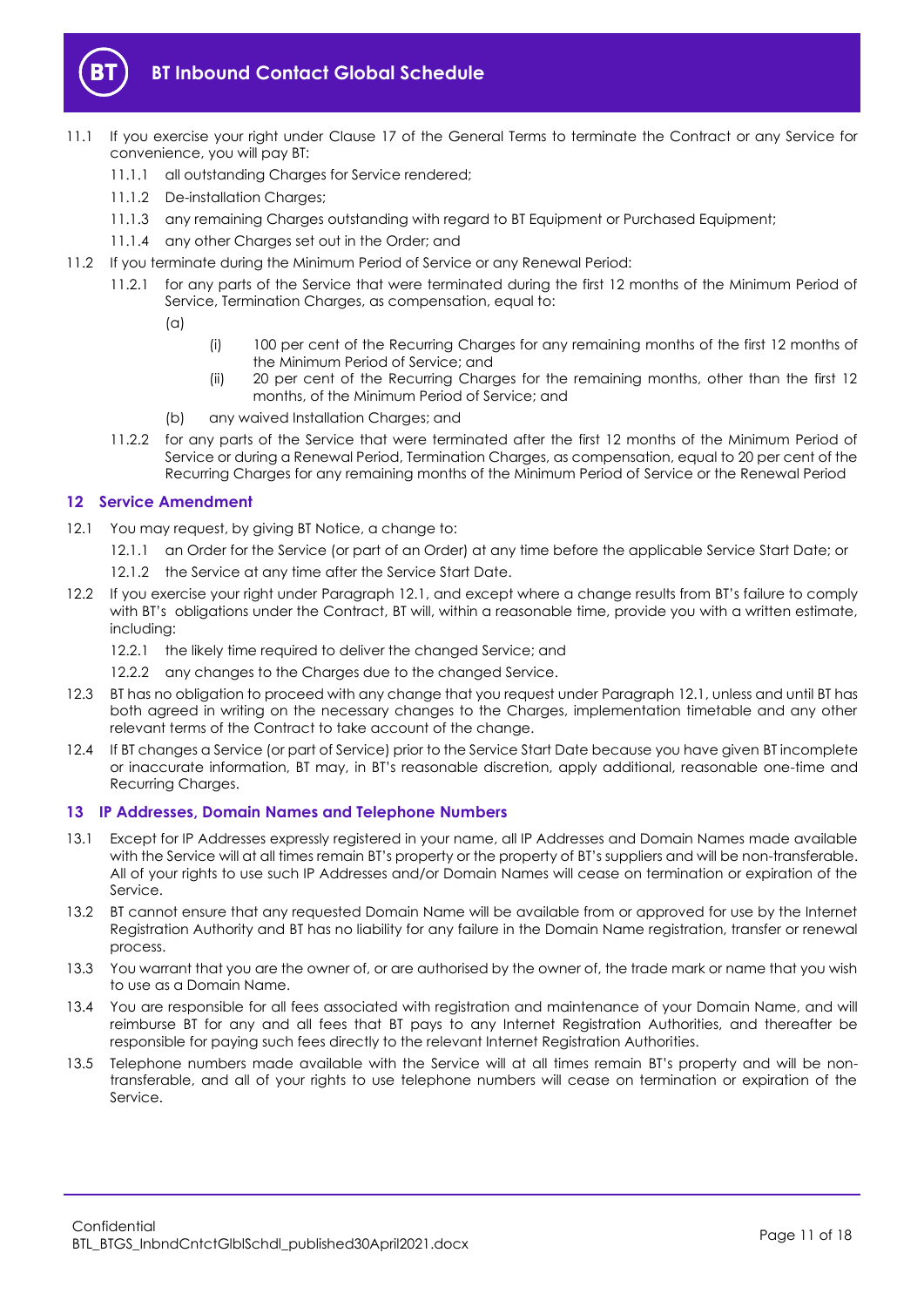

## <span id="page-11-0"></span>**Part C – Service Levels**

## <span id="page-11-1"></span>**14 On Time Delivery**

#### <span id="page-11-7"></span>14.1 **On Time Delivery Service Level**

14.1.1 BT will deliver the Service on or before the Customer Committed Date (the "**On Time Delivery Service Level**").

#### <span id="page-11-3"></span>14.2 **On Time Delivery Service Credits**

- 14.2.1 If BT does not meet the On Time Delivery Service Level, you may claim On Time Delivery Service Credits for each day that after the Customer Committed Date until the Service is delivered at the Site, as set out in this Paragraph [14.2.](#page-11-3)
- 14.2.2 You may claim On Time Delivery Service Credits by reporting any failure to meet the On Time Delivery Service Level to the BT Service Desk in accordance with Paragraph [9.](#page-9-0)
- 14.2.3 On Time Delivery Service Credits are available up to a maximum amount equal to 100 per cent of the monthly Recurring Charge for the affected Site or Circuit.
- 14.2.4 If both of us have agreed a revised Customer Committed Date in writing, or if BT exercises BT's right to revise the Customer Committed Date as set out in Paragraph [14.3.1,](#page-11-4) the calculation of any On Time Delivery Service Credits will be made by reference to the revised Customer Committed Date.

#### <span id="page-11-4"></span>14.3 **Exceptions**

- 14.3.1 If you request a change to the Service or any part of the Service, including, without limitation, any Purchased Equipment or any IP Address location, then BT may change the Customer Committed Date to accommodate that change.
- 14.3.2 The On-Time Delivery Service Level does not apply to upgrades and/or changes to the Services, unless these require the installation of new components and have an agreed delivery date, in which case the Customer Committed Date will be that agreed delivery date.
- 14.3.3 BT may expedite delivery of the Service for operational reasons or in response to a request from you, but this will not revise the Customer Committed Date.
- 14.3.4 Where you do not provide the information required by BT, or comply with the provisioning rules and timescales provided by BT in writing, the On Time Delivery Service Level will not apply.

#### <span id="page-11-2"></span>**15 Service Availability**

#### <span id="page-11-6"></span>15.1 **Availability Service Level**

- 15.1.1 From the Service Start Date, BT will provide the Service with a target availability corresponding to the applicable SLA Category for the Service as set out in the table in Paragraph [15.2.1](#page-11-5) below (the "**Availability Service Level**").
- 15.1.2 You may request Availability Service Credits for Qualifying Incidents at either:
	- (a) the Standard Availability Service Credit Rate, as set out in Paragraph [15.3.4;](#page-12-2) or
	- (b) as applicable, the Elevated Availability Service Credit Rate, as set out in Paragraph [15.3.5.](#page-12-3)

#### <span id="page-11-5"></span>15.2 **SLA Categories**

15.2.1 The following table sets out the Availability Annual Targets, the Maximum Annual Availability Downtime, the Maximum Monthly Availability Downtime, the Standard Availability Service Credit Rate, the Elevated Availability Service Credit Rate and the Service Credit Interval for each SLA Category:

| <b>SLA</b><br>Category | Availability<br><b>Annual Target</b> | Maximum<br>Annual<br><b>Availability</b><br><b>Downtime</b> | Maximum<br><b>Monthly</b><br>Availability<br><b>Downtime</b> | <b>Standard</b><br><b>Availability</b><br><b>Service Credit</b><br>Rate | Elevated<br><b>Availability</b><br><b>Service Credit</b><br>Rate | <b>Service Credit</b><br>Interval |
|------------------------|--------------------------------------|-------------------------------------------------------------|--------------------------------------------------------------|-------------------------------------------------------------------------|------------------------------------------------------------------|-----------------------------------|
| $Cat A++$              | $\geq$ 99.999%                       | 5 minutes                                                   | 0 minutes                                                    | 4%                                                                      | 8%                                                               | 5 min                             |
| Cat A+                 | $\geq 99.99\%$                       | hour                                                        | 0 minutes                                                    | 4%                                                                      | 8%                                                               | 15 min                            |
| Cat A1                 | $\geq 99.97\%$                       | 3 hours                                                     | 0 minutes                                                    | 4%                                                                      | 8%                                                               | l hour                            |
| Cat A                  | $\geq 99.95\%$                       | 4 hours                                                     | 0 minutes                                                    | 4%                                                                      | 8%                                                               | l hour                            |
| Cat B                  | $\geq 99.90\%$                       | 8 hours                                                     | hour                                                         | 4%                                                                      | 8%                                                               | . hour                            |
| Cat C                  | $\geq$ 99.85%                        | 13 hours                                                    | 3 hours                                                      | 4%                                                                      | 4%                                                               | l hour                            |
| Cat D                  | $\geq$ 99.80%                        | 17 hours                                                    | 5 hours                                                      | 4%                                                                      | 4%                                                               | l hour                            |
| Cat E                  | $\geq 99.70\%$                       | 26 hours                                                    | 7 hours                                                      | 4%                                                                      | 4%                                                               | l hour                            |
| Cat F                  | $\geq 99.50\%$                       | 43 hours                                                    | 9 hours                                                      | 4%                                                                      | 4%                                                               | hour                              |
| Cat G                  | $\geq$ 99.00%                        | 87 hours                                                    | 11 hours                                                     | 4%                                                                      | 4%                                                               | i hour                            |
| Cat H                  | $\geq$ 98.00%                        | 175 hours                                                   | 13 hours                                                     | 4%                                                                      | 4%                                                               | hour .                            |
| Cat I                  | $\geq 97.00\%$                       | 262 hours                                                   | 15 hours                                                     | 4%                                                                      | 4%                                                               | hour                              |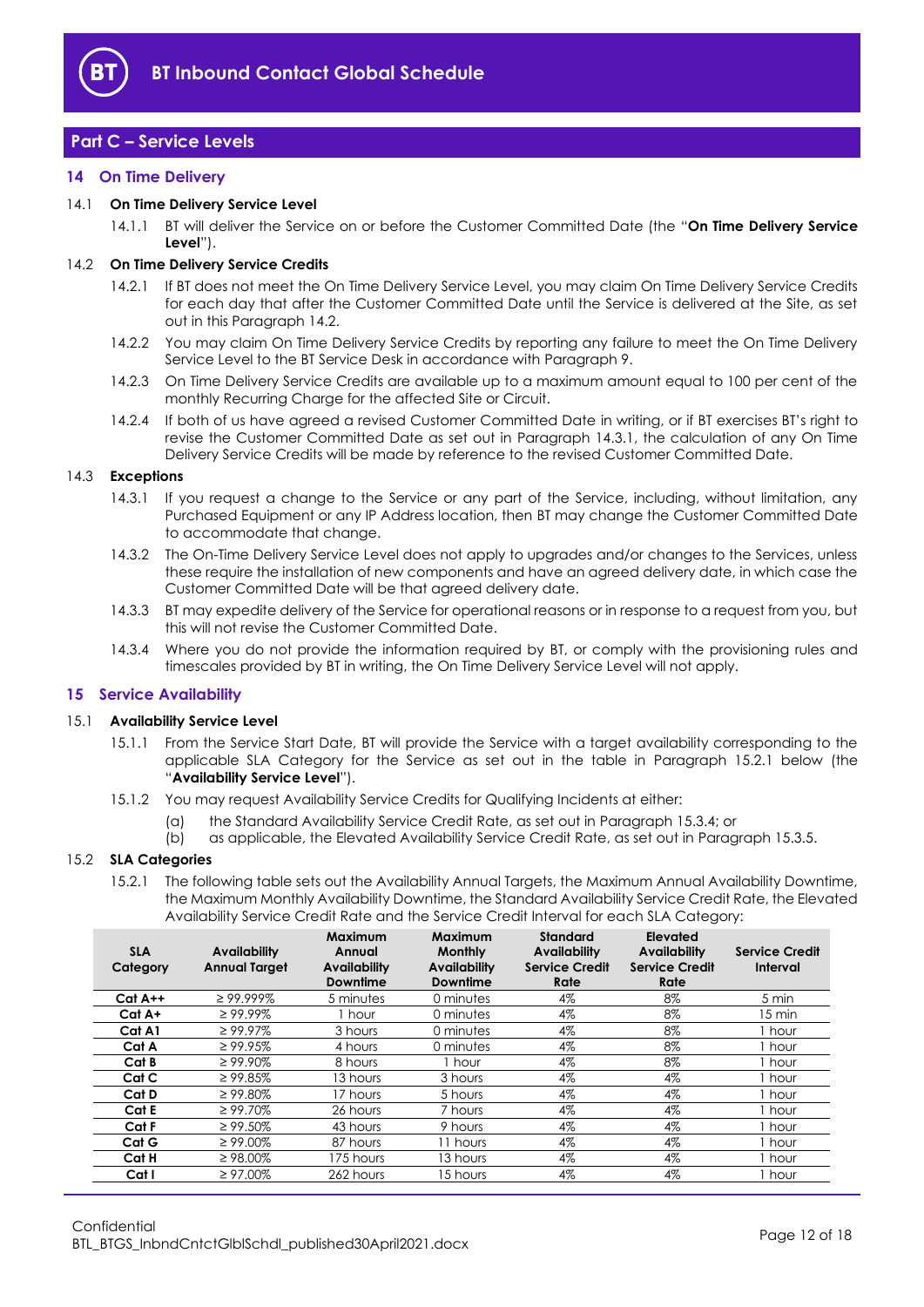

## <span id="page-12-4"></span>15.3 **Availability Service Credits**

- 15.3.1 If a Qualifying Incident occurs, BT will measure and record the Availability Downtime for the Site or Circuit starting from when you report a Qualifying Incident, and ending when BT closes the Incident in accordance with Paragraph [9.3.](#page-9-3)
- <span id="page-12-5"></span>15.3.2 BT will measure the Availability Downtime in units of full minutes during the Local Contracted Business Hours for Access Line Incidents, and during the Contracted Maintenance Hours for BT Equipment Incidents.
- <span id="page-12-6"></span>15.3.3 Following the measurement taken in in accordance with Paragraphs [15.3.1](#page-12-4) an[d 15.3.2,](#page-12-5) BT will calculate the Cumulative Availability Downtime for the calendar months in which the Qualifying Incident occurred (the "**Cumulative Monthly Availability Downtime**") and for the previous 12 consecutive calendar months (the "**Cumulative Annual Availability Downtime**").
- <span id="page-12-2"></span>15.3.4 In the event that a Site or Circuit has been installed for less than 12 consecutive months, BT will apply an assumed Cumulative Annual Availability Downtime for the previous 12 consecutive months for that Site or Circuit using the Availability Downtime data recorded to date.
- <span id="page-12-3"></span>15.3.5 If the Cumulative Monthly Availability Downtime of the Site or Circuit exceeds the Maximum Monthly Availability Downtime, you may request Availability Service Credits at the Standard Availability Service Credit Rate for each stated Service Credit Interval above the Maximum Monthly Availability Downtime.
- 15.3.6 If the Cumulative Annual Availability Downtime of the Site or Circuit exceeds the Maximum Annual Availability Downtime, you may request Availability Service Credits for all further Qualifying Incidents at the Elevated Availability Service Credit Rate for each started Service Credit Interval above the Maximum Annual Availability Downtime up to and until the Cumulative Annual Availability Downtime by Service is less than the Maximum Annual Availability Downtime.
- 15.3.7 Availability Service Credits are available up to a maximum amount equal to your Monthly Charge.

#### <span id="page-12-0"></span>**16 Resiliency Restoration**

#### <span id="page-12-10"></span>16.1 **Resiliency Restoration Service Level**

Where you have purchased a Resilient Service and experience loss of Service on any Resilient Component (which does not amount to a Severity Level 1 Incident), BT aims to restore Service to the affected Resilient Components within 24 hours of you reporting the Incident ("**Resiliency Restoration Service Level**") The Resiliency Restoration Service Level will not apply where there is a Qualifying Incident (in which case, the Availability Service Level will apply, in accordance with Paragraph [15\)](#page-11-2).

#### <span id="page-12-9"></span>16.2 **Resiliency Restoration Service Credits**

- 16.2.1 If the affected Resilient Components are not restored within 24 hours, you may request a Service Credit for each commenced hour in excess of the Resiliency Restoration Service Level ("**Resiliency Restoration Service Credit**").
- 16.2.2 Resiliency Restoration Service Credits are equal to 1 per cent of the total monthly Recurring Charges for the Resilient Service up to a maximum amount equal to 100 per cent of the monthly Recurring Charges.

## <span id="page-12-1"></span>**17 Network Performance**

#### <span id="page-12-8"></span><span id="page-12-7"></span>17.1 **Post Dial Delay**

- 17.1.1 For any route(s) for On-net Calls (including the Access Lines that BT provides) or for the part of the call carried on the BT Network (including Access Line) for On-net to Off-net Calls ("**Qualifying Route**"), BT's target is for PDD to be five seconds or less.
- 17.1.2 If you experience PDD greater than five seconds on any Qualifying Route, you may report it to the BT Service Desk. BT will investigate the cause, and, if it is due to the BT Network, BT will resolve the fault as quickly as reasonably possible.
- 17.1.3 If either:
	- (a) the PDD persists for more than five Business Days; or
	- (b) you report three faults on the same Qualifying Route(s) in any month,

and the faults are due to the BT Network, BT will give you a Service Credit of 2 per cent of the monthly Site Charges of the originating Site.

## 17.2 **Transmission Rate**

17.2.1 For any Qualifying Route, BT's targets for Transmission Rates are 9.6 Kbits per second for Voice Band Data and 14.4 Kbits per second for fax. This is subject to the Customer Equipment being capable of transmitting at these rates.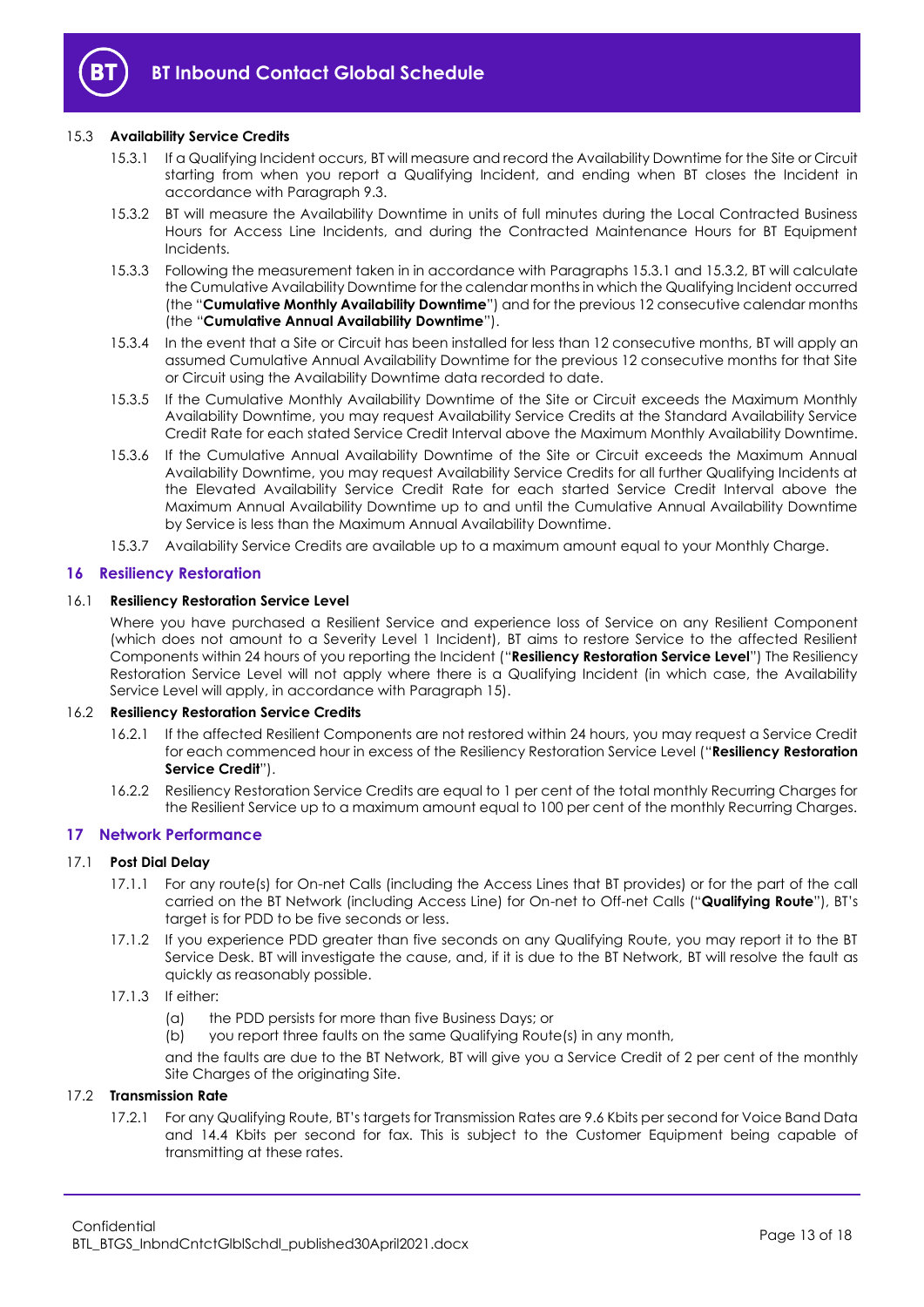

- 17.2.2 If you experience lower Transmission Rates on any Qualifying Route(s), you may report it to BT using the fault reporting procedures outlined in Paragraph [9.](#page-9-0) BT will investigate the cause, and if it is due to the BT Network, BT will resolve the fault as quickly as reasonably possible.
- 17.2.3 If either:
	- (a) the low Transmission Rate persists for more than five Business Days; or
	- (b) you report three faults on the same Qualifying Route(s) in any month

and the fault is due to the BT Network, then BT will give you a Service Credit of 2 per cent of the monthly Site Charges of the originating Site.

#### <span id="page-13-0"></span>**18 Requests for Service Credits**

- <span id="page-13-1"></span>18.1 You may request applicable Service Credits within 28 days of the end of the calendar month in which an Incident occurred by providing details of the reason for the claim. Any failure by you to submit a request in accordance with this Paragraph [18.1](#page-13-1) will constitute a waiver of any claim for Service Credits in that calendar month.
- 18.2 Upon receipt of a valid request for Service Credits in accordance with Paragraph [18.1;](#page-13-1)
	- 18.2.1 BT will issue you with the applicable Service Credits by deducting those Service Credits from your invoice within two billing cycles of the request being received; and
	- 18.2.2 following expiry or termination of the Contract where no further invoices are due to be issued by BT, BT will pay you the Service Credits in a reasonable period of time.
- 18.3 All Service Levels and Service Credits will be calculated in accordance with information recorded by, or on behalf of, BT.
- 18.4 The Service Levels under this Schedule will not apply:
	- 18.4.1 in the event that Clause 8 of the General Terms applies;
	- 18.4.2 during any trial period of the Service;
	- 18.4.3 to failures due to any Force Majeure Event;
	- 18.4.4 if you cause a delay or do not provide any requested information in accordance with any reasonable timescales BT tells you about;
	- 18.4.5 to the targets for PDD and the Transmission Rate if you have ordered compression on an Access Line;
	- 18.4.6 to the targets for PDD if you use Site location codes or have a variable dial plan;
	- 18.4.7 for any Services using Public VOIP;
	- 18.4.8 to any Incident not reported in accordance with Paragraph [9](#page-9-0) above; or
	- 18.4.9 if you have not complied with the Contract.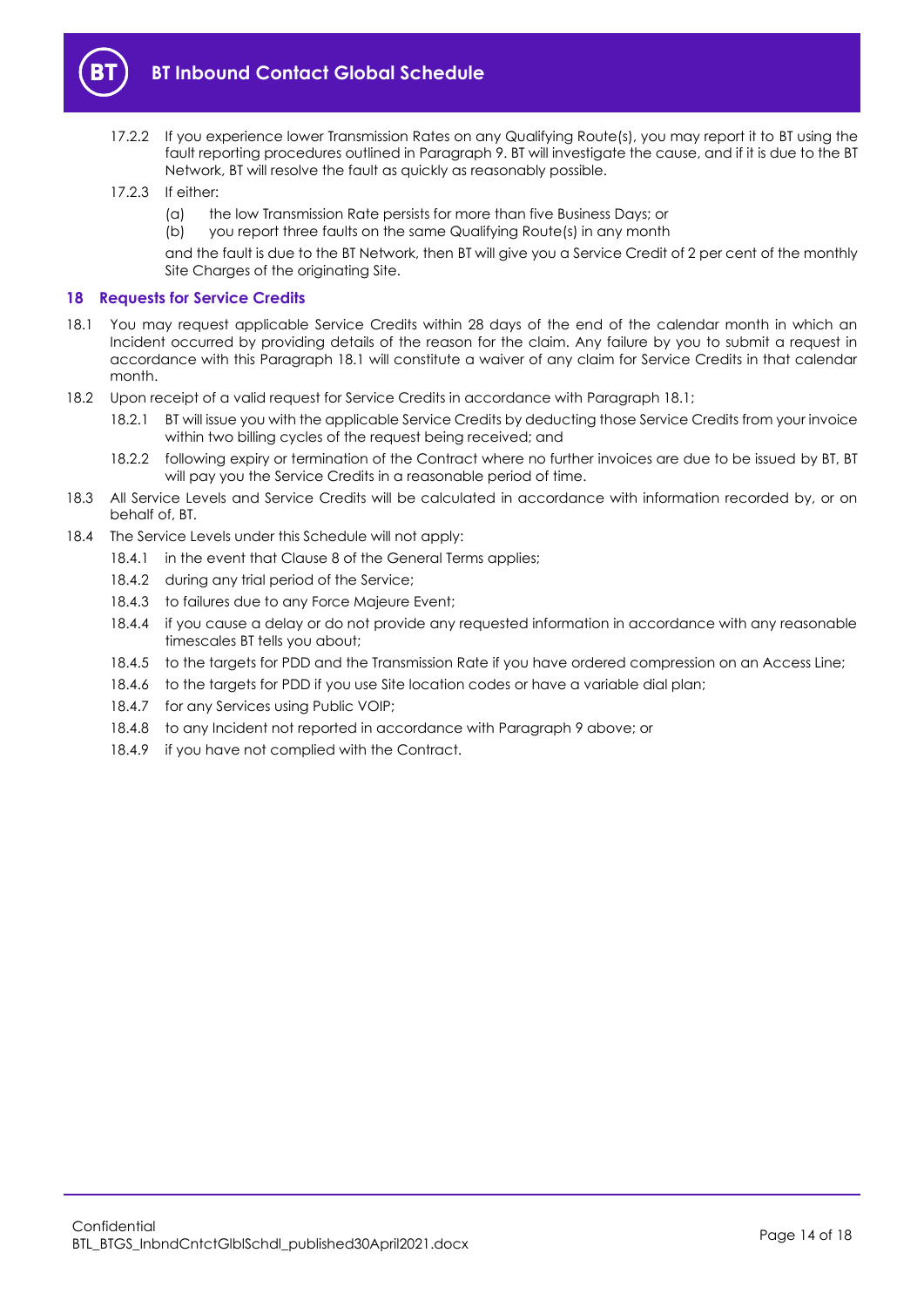

## <span id="page-14-0"></span>**Part D - Defined Terms**

#### <span id="page-14-1"></span>**19 Defined Terms**

In addition to the defined terms in the General Terms, capitalised terms in this Schedule will have the following meanings (and in the case of conflict between these defined terms and the defined terms in the General Terms, these defined terms will take precedence for the purposes of this Schedule):

"**Acceptance Tests**" means those objective tests conducted by you, which, when passed confirm that you accept the Service and that the Service is ready for use save for any minor non-conformities, which will be resolved as an Incident as set out Paragraph [7.3.1](#page-6-4) an[d 7.3.2.](#page-6-5)

"**Access Line**" means a Circuit connecting a Site to the BT Network.

"**Alternative Routing Plan**" means the temporary Routing Plan to be activated by BT upon request by you in the event of an emergency or a specific business event such as a marketing campaign'

"**Application ID**" means an application identifier used to tag specific routing applications within the Customer's Routing Plan.

"**Authorisation Code**" means a set of dialled digits a Caller enters that validate a User's identity. If digits are incorrect or not entered, the call will be disconnected.

"**Authorised User**" has the meaning given in Paragraph [8.3.11.](#page-8-1)

"**Availability**" means the period of time when the Service is functioning.

"**Availability Downtime**" means the period of time during which a Qualifying Incident exists as measured by BT in accordance with Paragraph [15.3.1.](#page-12-4)

"**Availability Service Credit**" means the Service Credit calculated at the Standard Availability Service Credit Rate or at the Elevated Availability Service Credit Rate as applicable.

"**Availability Service Level**" has the meaning given in in Paragraph [15.1.1.](#page-11-6)

"**BT Auto Contact**" means the network based service that provides self-service applications using IVR or interactions via other channels, and contains the collection of features set out in Paragraph [3.4.1.](#page-3-2)

"**Business Hours**" means between the hours of 0800 and 1700 in a Business Day.

"**Business User Interface**" means the feature set out in Paragraph [3.4.1\(k\).](#page-3-3)

"**Call Detail Report**" means the report, which includes detailed analysis of individual calls.

"**Call Traffic Controller**" means the web interface through which you can gain immediate control over Service applications (e.g., emergency plan activation, modification of Routing Plan parameters, and verification of your data).

"**Call Traffic Reporter**" means the set of standard reports as set out in the User Guide and the Call Detail Report. "**Call Threshold Monitor**" is a customer-configurable tool to flag calls that exceed your specified thresholds of call duration or unexpected number of calls on your access numbers and sends you an email if thresholds are

exceeded.

"**Caller**" means the person calling you.

"**Calling Line Identity**" or "**CLI**" is the feature on the Service, which identifies the call number to the User.

"**Caller Pays**" means the Caller will pay the PSTN call charges to connect to the Inbound Node.

"**Circuit**" means any line, conductor, or other conduit between two terminals by which information is transmitted, and that is provided as part of the Service.

"**Content**" means applications, data, information (including emails), video, graphics, sound, music, photographs, software or any other material.

"**Contracted Maintenance Hours**" means the times during which BT will provide maintenance for BT Equipment, which will be Business Hours unless specified otherwise in the Order.

"**Corporate ID**" means a corporate identifier, which identifies you on BT's systems.

"**Cumulative Annual Availability Downtime**" has the meaning given in Paragraph [15.3.3.](#page-12-6)

"**Cumulative Monthly Availability Downtime**" has the meaning given in Paragraph [15.3.3.](#page-12-6)

"**Customer Committed Date**" has the meaning given in Paragraph [7.1.4.](#page-6-6)

"**Customer Contact**" has the meaning given in Paragraph [8.1.1.](#page-7-4)

"**Customer Equipment**" means any equipment including any Purchased Equipment and any software, other than BT Equipment, used by you in connection with a Service.

"**Customer Requirements Form**" means the form that sets out the requirements for the Service agreed between the both of us.

"**Dedicated Access Line**" means an Access Line, which provides a direct access connection between a Site and the Outbound Node.

"**De-installation Charges**" means the charges payable by you on de-installation of the Service that will be equal to the then current rates for Installation Charges on the date of de-installation.

"**Delivery Method**" means a logical link between the Outbound Node and the call centre, which may be an Access Line or Switched Egress.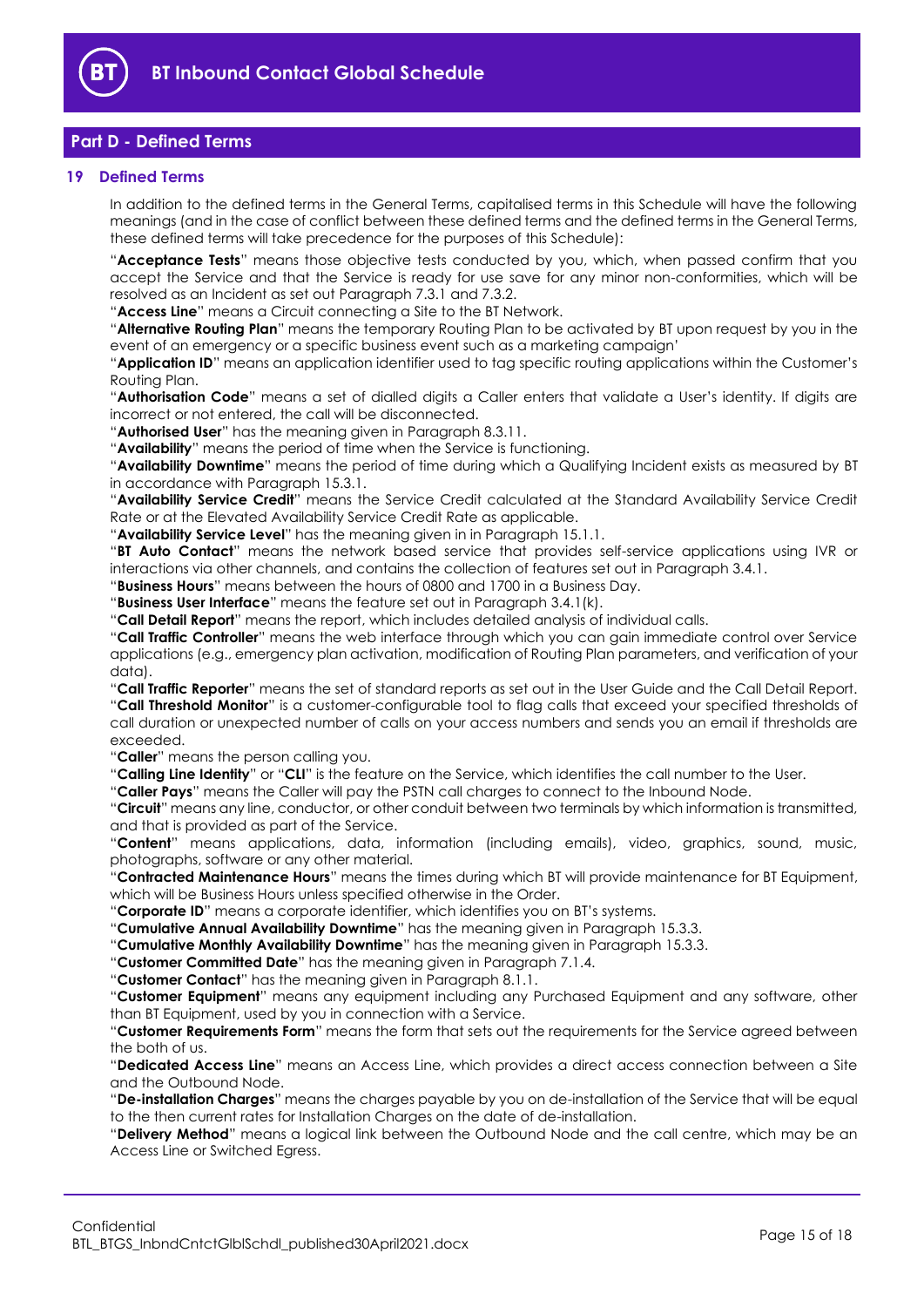

"**Dialled Number Identification Service**" or "**DNIS**" means the feature described in Paragraph [2.3.1](#page-1-4) of this Schedule.

"**Domain Name**" means a readable name on an Internet page that is linked to a numeric IP Address.

"**Domestic Toll Free**" means the method by which a Caller makes a voice call using a telephone number that is usually free to the Caller and which is normally connected to the Inbound Node in the originating country. (Calls may not be free for all Callers, such as calls from mobile telephones or hotels).

"**Dual - Tone Multi Frequency**" or "**DTMF**" means a signal used by the telecommunication network to route telephone calls or pass along information.

"**Elevated Availability Service Credit Rate**" means the applicable rate as set out in the table at Paragraph [15.2.1](#page-11-5) for the relevant SLA Category.

"**Geographic Routing**" means routing configurations are defined based on a call's point of origin.

"**Greenwich Mean Time**" or "**GMT**" means the standard time zone measured at the Royal Observatory in Greenwich, London.

"**Harmful Code**" means any program, routine or device, which is designed to delete, disable, deactivate, interfere with or otherwise harm any software, program, data, device, system or service, including without limitation, any 'time bomb', virus, drop dead device, malicious logic, worm, Trojan horse or trap or back door. "**Inbound Node**" means the Node where incoming calls access the BT Network.

"**Incident**" means an unplanned interruption to, or a reduction in the quality of, the Service or particular element of the Service.

"**Installation Charges**" means those Charges set out in the Order in relation to installation of the Service and/or any Purchased Equipment, Customer Equipment and/or BT Equipment as applicable.

"**Integrated Services Digital Network**" or "**ISDN**" means a set of communication standards for simultaneous digital transmission of voice, video, data, and other network services over the traditional circuits of the PSTN.

"**Interactive Voice recognition and Response**" or "**IVR**" means a technology that usually prompts for the Caller to provide information either verbally or manually to enable routing of calls

"**International Direct Dialling**" or "**IDD**" means the method by which a Caller makes an international voice call by dialling the telephone number of a different country and connecting to the called party without involving an operator .

"**International Toll Free**" means the method by which a Caller makes a voice call using a telephone number that is usually free to a Caller where the call is routed internationally before reaching the Inbound Node. (Calls may not be free for all Callers, such as calls from mobile phones or hotels).

"**Internet**" means a global system of interconnected networks that use a standard Internet Protocol to link devices worldwide.

"**Internet Protocol**" or "**IP**" means a communications protocol for devices connected to the Internet that specifies the format for addresses and units of transmitted data.

"**Internet Registration Authority**" means an internationally recognised organisation that logs the registered owners of Domain Names and manages Domain Name registries for the country or international community that it represents.

"**IP Address**" means a unique number on the Internet of a network card or controller that identifies a device and is visible by all other devices on the Internet.

"**IVR**" means interactive voice recognition and response.

"**Local Area Network**" or "**LAN**" means the infrastructure that enables the ability to transfer IP services within Sites (including data, voice and video conferencing services).

"**Local Contracted Business Hours**" means the times during which maintenance of any Access Line is provided, which will be Business Hours unless specified otherwise in the Order.

"**Maximum Annual Availability Downtime**" has the meaning given in the table at Paragraph [15.2.1](#page-11-5) for the relevant SLA Category.

"**Maximum Monthly Availability Downtime**" has the meaning given in the table at Paragraph [15.2.1](#page-11-5) for the relevant SLA Category.

"**Minimum Period of Service**" means a period of 12 consecutive months beginning on the Service Start Date, unless otherwise set out in an Order.

"**Monthly Charges**" means the monthly Recurring Charges for the Service and the sum of the Usage Charges for the three full previous months divided by three.

"**National Call Rate Number**" means the Caller pays a portion of the PSTN call charges to connect to the Inbound Node.

"**Network Terminating Equipment**" or "**NTE**" means the BT Equipment used to provide the Service, either at the point of connection between the BT Network and the Access Line, or provided at the Sites for connection to the Network Terminating Unit.

"**Network Terminating Unit**" or "**NTU**" means the socket where your wiring, equipment or existing qualifying data service is connected to the Access Line.

"**Node**" means the point where your equipment is connected to the BT Network.

"**Notice of Non-Renewal**" has the meaning given in Paragraph [6.2.2.](#page-4-3)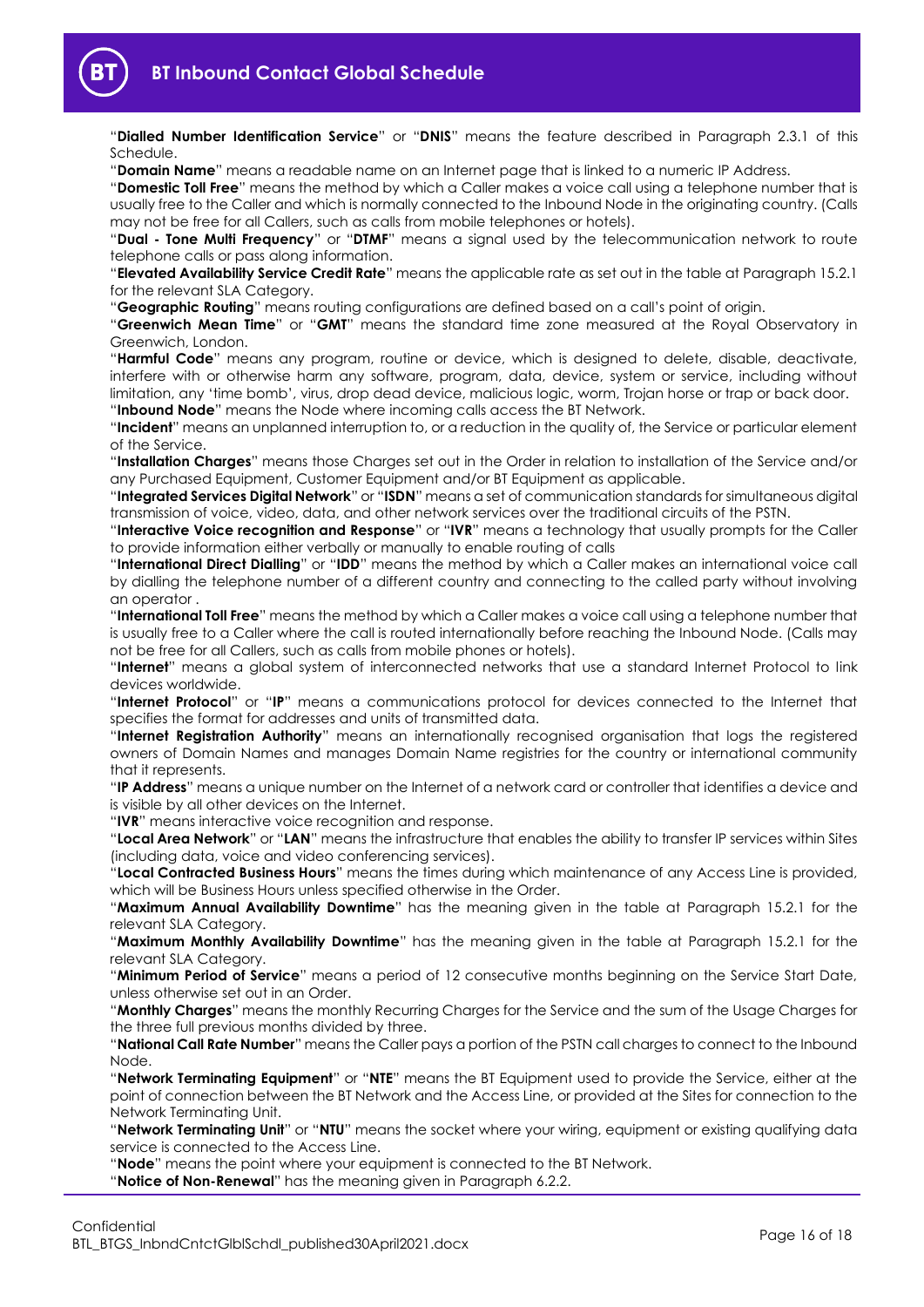

"**Notice to Amend**" has the meaning given in Paragraph [6.2.1.](#page-4-4)

"**Off-net Call**" means a call, some or all of which is transported on the PSTN.

"**On-net Call**" means a call that is routed between two Sites on the BT Network without using the PSTN at any point.

"**On Time Delivery Service Credits**" means 4% of the Recurring Charges for the applicable Site, per day.

"**On Time Delivery Service Level**" has the meaning given in Paragraph [14.1.](#page-11-7)

"**Outbound Node**" means the Node that is connected to a Site by the Delivery Method.

"**Payment Card Industry**" or "**PCI**" means security standards developed by the payment card industry (Visa, Mastercard, Amex, etc) on handling consumer information.

"**PCI**" means Payment Card Industry.

"**PIN Routing**" means the feature that defines the outcome of a call based on the digits entered by a Caller. If no match is found, a call will go to a default outcome.

**"Planned Maintenance"** means any Maintenance BT has planned to do in advance.

"**Post Dial Delay**" or "**PDD**" means the feature as set out in Paragraph [17.1.](#page-12-7)

"**PSTN**" means Public Switched Telephone Network, which is the concentration of the world's public circuit switched telephone networks.

"**Public VOIP**" means a consumer grade VOIP service primarily accessed by the Internet, which includes third party services such as Skype.

"**Public VOIP Access Number**" means an Access Line number using Public VOIP.

"**Qualifying Incident**" means a Severity Level 1 Incident, except where any of the following events have occurred:

- (a) the Service has been modified or altered in any way by you, or by BT in accordance with your instructions;
- (b) Planned Maintenance;
- (c) you have performed any network configurations that BT did not approve;
- (d) an Incident has been reported and BT cannot confirm that an Incident exists after performing tests; or
- (e) you requested BT to test the Service at a time when no Incident has been detected and/or reported.

"**Qualifying Route**" has the meaning given in Paragraph [17.1.1.](#page-12-8)

"**Recurring Charges**" means the Charges for the Service or applicable part of the Service that are invoiced repeatedly in every payment period (e.g. every month), as set out in the Order.

"**Renewal Period**" means for each Service, the initial 12 month period following the Minimum Period of Service, and each subsequent 12 month period.

"**Report Direct**" provides a near real-time feed of your statistical call record files via BT's secure gateway.

"**Resiliency Restoration Service Credit**" has the meaning given in Paragraph [16.2.1.](#page-12-9)

"**Resiliency Restoration Service Level**" has the meaning given in Paragraph [16.1.](#page-12-10)

"**Resilient Component**" means, with respect to a Resilient Service, any of the Access Lines, BT Equipment or Purchased Equipment.

"**Resilient Service**" means a Service or part of a Service, as set out in the Order, where BT provides:

- (a) Two or more Access Lines, to provide more resiliency;
- (b) BT Equipment and/or Purchased Equipment; and
- (c) Maintenance service 24 hours a day and seven days a week, including public holidays in respect of (a) and (b) above.

"**Routing Plan**" means the plan that contains the preferred path or paths through the BT Network, the PSTN and the Delivery Method(s), via which a call may be delivered to a Site designated by you, and other routing parameters as agreed between both the parties.

"**Service**" has the meaning given in Paragraph [1.](#page-1-2)

"**Service Credit Interval**" means as set out in the table at Paragraph [15.2.1](#page-11-5) for the relevant SLA Category.

"**Service Desk**" has the meaning given in Paragraph [7.1.1.](#page-6-7)

"**Service Level**" means each of the On Time Delivery Service Level, the Availability Service Level and the Resiliency Restoration Service Level.

"**Service Management Boundary**" has the meaning given in Paragraph [4.1.](#page-3-4)

"**Service Number**" means a telephone number which starts with a specific code that identifies the charging mechanism associated with that telephone number.

"**Service Options**" has the meaning given in Paragraph [3.](#page-2-0)

"**Severity Level 1 Incident**" means an Incident that cannot be circumvented and that constitutes a complete loss of Service at the Site or Circuit and in respect of a Resilient Service, excluding any loss of service of a Resilient Component where you still have access to the Service through the other back-up Resilient Component.

"**Shared Cost**" means the Caller pays a portion of the PSTN call charges to connect to the Inbound Node.

"**Site**" means a location at which the Service is provided.